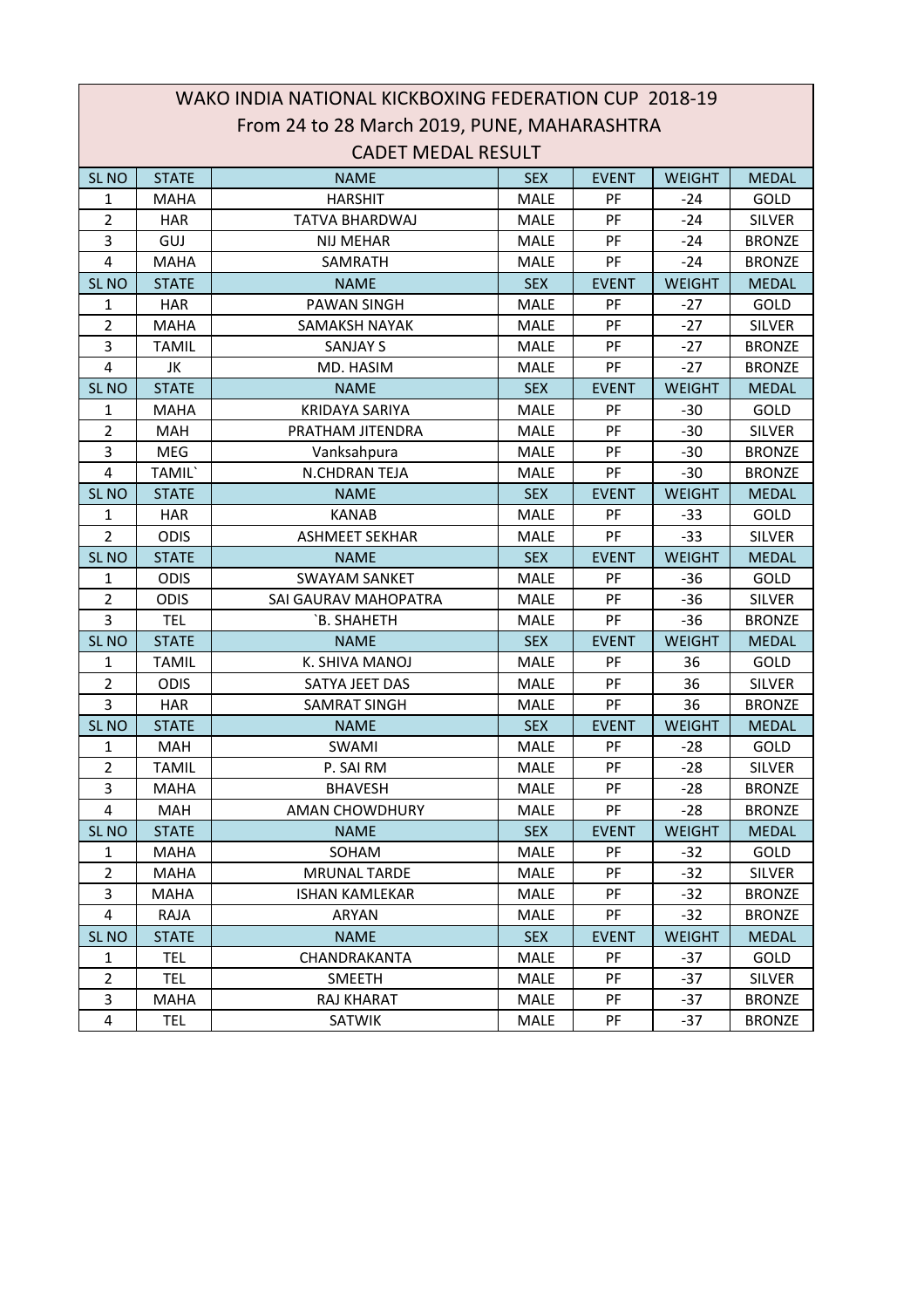| SL <sub>NO</sub>        | <b>STATE</b>  | <b>NAME</b>            | <b>SEX</b>  | <b>EVENT</b> | <b>WEIGHT</b> | <b>MEDAL</b>   |
|-------------------------|---------------|------------------------|-------------|--------------|---------------|----------------|
| $\mathbf{1}$            | <b>MAHA</b>   | SOHAM ADIT             | MALE        | PF           | $-42$         | GOLD           |
| $\overline{2}$          | <b>MAHA</b>   | <b>OM ASHOK</b>        | MALE        | PF           | $-42$         | <b>SILVER</b>  |
| 3                       | <b>TEL</b>    | V. RISHIKESH           | MALE        | PF           | $-42$         | <b>BRONZE</b>  |
| $\overline{4}$          | <b>MAHA</b>   | AADESH PARDESAI        | MALE        | PF           | $-42$         | <b>BRONZDE</b> |
| SL <sub>NO</sub>        | <b>STATE</b>  | <b>NAME</b>            | <b>SEX</b>  | <b>EVENT</b> | <b>WEIGHT</b> | <b>MEDAL</b>   |
| $\mathbf{1}$            | <b>MAHA</b>   | RUDRA NISHANT INGLE    | MALE        | PF           | $-47$         | GOLD           |
| $\overline{2}$          | <b>MAHA</b>   | MITESH SHRINIVASKENI   | MALE        | PF           | $-47$         | <b>SILVER</b>  |
| 3                       | <b>TEL</b>    | D. HARSH               | MALE        | PF           | $-47$         | <b>BRONZE</b>  |
| $\overline{4}$          | <b>RAJA</b>   | <b>MAYUR JADAM</b>     | MALE        | PF           | $-47$         | <b>BRONZE</b>  |
| SL <sub>NO</sub>        | <b>STATE</b>  | <b>NAME</b>            | <b>SEX</b>  | <b>EVENT</b> | <b>WEIGHT</b> | <b>MEDAL</b>   |
| $\mathbf{1}$            | <b>HAR</b>    | <b>HIMANSHJU GUPTA</b> | MALE        | PF           | 47            | GOLD           |
| $\overline{2}$          | CG            | RAGHAV VISWAKARMA      | MALE        | PF           | 47            | <b>SILVER</b>  |
| 3                       | <b>TEL</b>    | <b>NIKHITH</b>         | MALE        | PF           | 47            | <b>BRONZE</b>  |
| $\overline{\mathbf{4}}$ | <b>MAHA</b>   | AMAEYA OM PRAKASH      | MALE        | PF           | 47            | <b>BRONZE</b>  |
| SL <sub>NO</sub>        | <b>STATE</b>  | <b>NAME</b>            | <b>SEX</b>  | <b>EVENT</b> | <b>WEIGHT</b> | <b>MEDAL</b>   |
| $\mathbf{1}$            | <b>MAHA</b>   | <b>MONVIT MOLVIYA</b>  | MALE        | PF           | $-32$         | GOLD           |
| $\overline{2}$          | <b>MAHA</b>   | <b>NAKUL NILKANTH</b>  | MALE        | PF           | $-32$         | <b>SILVER</b>  |
| 3                       | <b>MAHA</b>   | <b>SHIVTEJ</b>         | MALE        | PF           | $-32$         | <b>BRONZE</b>  |
| $\overline{4}$          | <b>ODIS</b>   | <b>SANDEEP GHOSH</b>   | MALE        | PF           | $-32$         | <b>BRONZE</b>  |
| SL <sub>NO</sub>        | <b>STATE</b>  | <b>NAME</b>            | <b>SEX</b>  | <b>EVENT</b> | <b>WEIGHT</b> | <b>MEDAL</b>   |
| $\mathbf{1}$            | <b>MAHA</b>   | <b>TANISH BHARPE</b>   | MALE        | PF           | $-37$         | GOLD           |
| $\overline{2}$          | <b>MAHA</b>   | YURAJ SATHSANDHAI      | MALE        | PF           | $-37$         | <b>SILVER</b>  |
| 3                       | ASSAM         | <b>RUPKOMAR DAS</b>    | MALE        | PF           | $-37$         | <b>BRONZE</b>  |
| 4                       | <b>TAMIL</b>  | MESHAK N.              | MALE        | PF           | $-37$         | <b>BRONZE</b>  |
| SL <sub>NO</sub>        | <b>STATE</b>  | <b>NAME</b>            | <b>SEX</b>  | <b>EVENT</b> | <b>WEIGHT</b> | <b>MEDAL</b>   |
| $\mathbf{1}$            | <b>MAHA</b>   | <b>MANASH MULE</b>     | MALE        | PF           | $-42$         | GOLD           |
| $\overline{2}$          | <b>MAHA</b>   | <b>AASITYA</b>         | MALE        | PF           | $-42$         | <b>SILVER</b>  |
| 3                       | <b>TEL</b>    | K. KAVIN               | MALE        | PF           | $-42$         | <b>BRONZE</b>  |
| $\overline{4}$          | <b>ODIS</b>   | PRATEEK KUMAR          | MALE        | PF           | $-42$         | <b>BRONZE</b>  |
| SL <sub>NO</sub>        | <b>STATE</b>  | <b>NAME</b>            | <b>SEX</b>  | <b>EVENT</b> | <b>WEIGHT</b> | <b>MEDAL</b>   |
| $\mathbf{1}$            | <b>SIKKIM</b> | <b>ANURUDH RAY</b>     | MALE        | PF           | $-47$         | GOLD           |
| $\overline{2}$          | <b>MAH</b>    | <b>ROACHIKS PODDAR</b> | MALE        | PF           | $-47$         | <b>SILVER</b>  |
| 3                       | MAHA          | SAYED ZAID             | MALE        | PF           | -47           | <b>BRONZE</b>  |
| 4                       | <b>BIHAR</b>  | <b>SONU KUMAR</b>      | MALE        | PF           | $-47$         | <b>BRONZE</b>  |
| <b>SL NO</b>            | <b>STATE</b>  | <b>NAME</b>            | <b>SEX</b>  | <b>EVENT</b> | <b>WEIGHT</b> | <b>MEDAL</b>   |
| 1                       | MAHA          | HARSHAL RAJU BHEJATE   | MALE        | PF           | $-52$         | GOLD           |
| $\overline{2}$          | <b>TEL</b>    | N. MEGANESH            | <b>MALE</b> | PF           | $-52$         | <b>SILVER</b>  |
| 3                       | <b>KAR</b>    | <b>TARAN BALLURU</b>   | <b>MALE</b> | PF           | $-52$         | <b>BRONZE</b>  |
| $\overline{4}$          | MAHA          | <b>SHAHIL</b>          | MALE        | PF           | $-52$         | <b>BRONZE</b>  |
| SL <sub>NO</sub>        | <b>STATE</b>  | <b>NAME</b>            | <b>SEX</b>  | <b>EVENT</b> | <b>WEIGHT</b> | <b>MEDAL</b>   |
| 1                       | MAHA          | <b>AKHILESH SONAR</b>  | MALE        | PF           | -57           | GOLD           |
| $\overline{2}$          | UK            | <b>CHANDRA SHEKHAR</b> | MALE        | PF           | $-57$         | <b>SILVER</b>  |
| 3                       | WB.           | SATISH SAHU            | MALE        | PF           | $-57$         | <b>BRONZE</b>  |
| $\overline{4}$          | MAHA          | AMAN P PAWER           | MALE        | PF           | $-57$         | <b>BRONZE</b>  |
| SL <sub>NO</sub>        | <b>STATE</b>  | <b>NAME</b>            | <b>SEX</b>  | <b>EVENT</b> | <b>WEIGHT</b> | <b>MEDAL</b>   |
| $\mathbf{1}$            | <b>MAHA</b>   | SANDEEP K. RANDHAVA    | MALE        | PF           | -60           | GOLD           |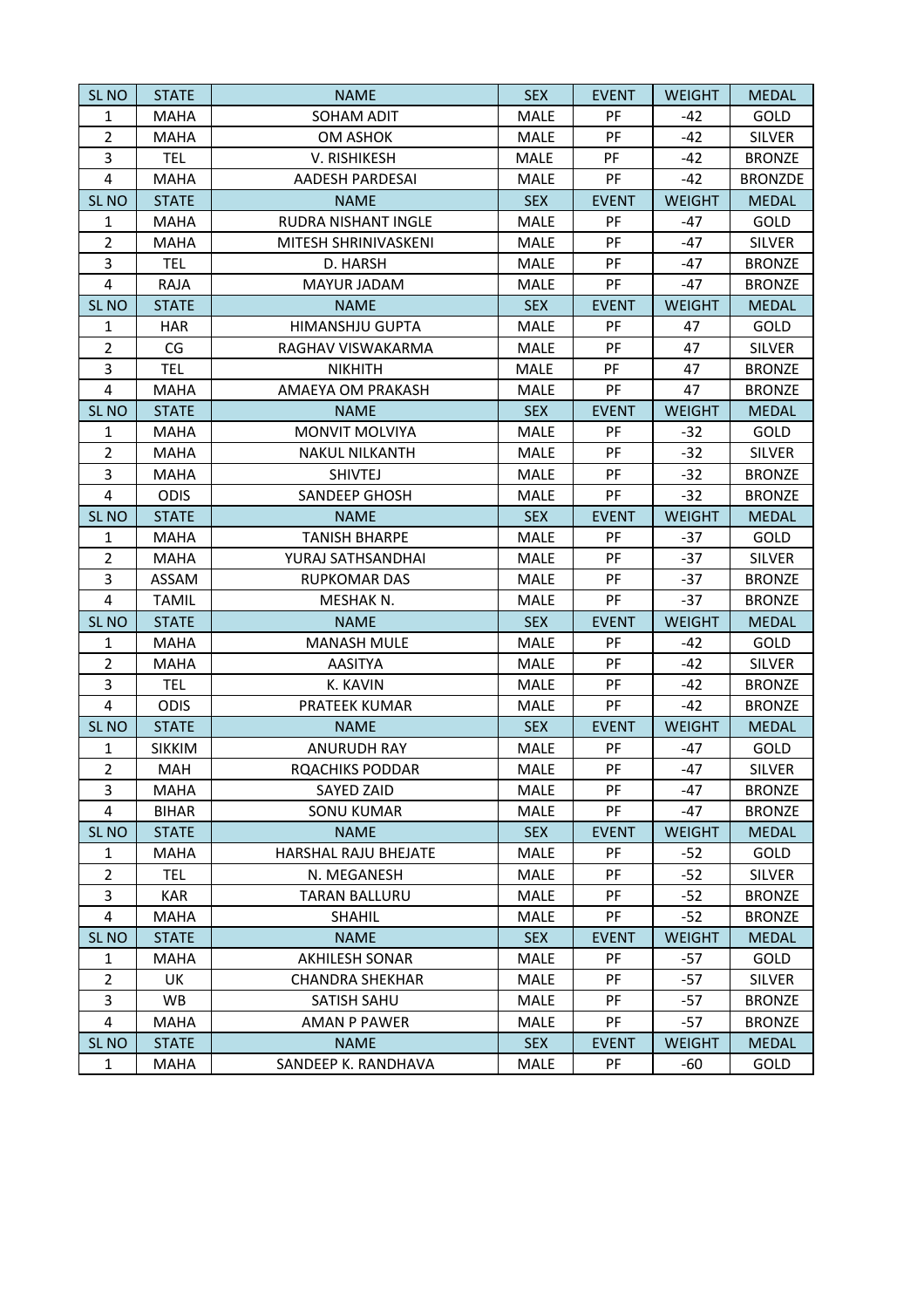| SL <sub>NO</sub>        | <b>STATE</b> | <b>NAME</b>                  | <b>SEX</b>    | <b>EVENT</b> | <b>WEIGHT</b> | <b>MEDAL</b>  |
|-------------------------|--------------|------------------------------|---------------|--------------|---------------|---------------|
| $\mathbf{1}$            | <b>UK</b>    | <b>SACHIN TIWARI</b>         | MALE          | PF           | -63           | GOLD          |
| $\overline{2}$          | <b>MAHA</b>  | ARYAN MULCHANDANI            | MALE          | PF           | $-63$         | <b>SILVER</b> |
| 3                       | ARU          | <b>JUMLI KATO</b>            | MALE          | PF           | $-63$         | <b>BRONZE</b> |
| $\overline{4}$          | <b>MAHA</b>  | <b>ANIRUDH NATH</b>          | <b>MALE</b>   | PF           | $-63$         | <b>BRONZE</b> |
| SL <sub>NO</sub>        | <b>STATE</b> | <b>NAME</b>                  | <b>SEX</b>    | <b>EVENT</b> | <b>WEIGHT</b> | <b>MEDAL</b>  |
| $\mathbf{1}$            | <b>HAR</b>   | OM TEWATIA                   | <b>MALE</b>   | PF           | -69           | GOLD          |
| $\overline{2}$          | <b>MAHA</b>  | SARTHAK KALYAN DUGALE        | <b>MALE</b>   | PF           | $-69$         | <b>SILVER</b> |
| 3                       | <b>MAHA</b>  | <b>BHUSHAN DEEPAK LAHANE</b> | MALE          | PF           | $-69$         | <b>BRONZE</b> |
| 4                       | <b>TEL</b>   | G. SUHENA                    | MALE          | PF           | -69           | <b>BRONZE</b> |
| SL <sub>NO</sub>        | <b>STATE</b> | <b>NAME</b>                  | <b>SEX</b>    | <b>EVENT</b> | <b>WEIGHT</b> | <b>MEDAL</b>  |
| 1                       | UK           | <b>ROHAN DAS</b>             | <b>MALE</b>   | PF           | 69            | GOLD          |
| $\overline{2}$          | <b>ODIS</b>  | <b>AYUSH SARKAR</b>          | MALE          | PF           | 69            | <b>SILVER</b> |
| 3                       | MAHA         | <b>SHUBHAM SAHU</b>          | MALE          | PF           | 69            | <b>BRONZE</b> |
| $\overline{\mathbf{4}}$ | UK           | <b>PIYUSH</b>                | <b>MALE</b>   | PF           | 69            | <b>BRONZE</b> |
| SL <sub>NO</sub>        | <b>STATE</b> | <b>NAME</b>                  | <b>SEX</b>    | <b>EVENT</b> | <b>WEIGHT</b> | <b>MEDAL</b>  |
| $\mathbf{1}$            | GUJ          | TATTVAGNA HIREN WALA         | <b>FEMALE</b> | PF           | -24           | GOLD          |
| $\overline{2}$          | GUJ          | KATHA HIREN PANCHAL          | <b>FEMALE</b> | PF           | $-24$         | <b>SILVER</b> |
| 3                       | MAHA         | <b>MAHI NANKHILE</b>         | <b>FEMALE</b> | PF           | $-24$         | <b>BRONZE</b> |
| $\overline{4}$          | <b>MAHA</b>  | SHARAVNI M. KODKAR           | <b>FEMALE</b> | PF           | $-24$         | <b>BRONZE</b> |
| SL <sub>NO</sub>        | <b>STATE</b> | <b>NAME</b>                  | <b>SEX</b>    | <b>EVENT</b> | <b>WEIGHT</b> | <b>MEDAL</b>  |
| $\mathbf{1}$            | <b>MAHA</b>  | <b>AZZU KHATEEB</b>          | <b>FEMALE</b> | PF           | $-27$         | GOLD          |
| $\overline{2}$          | <b>MAHA</b>  | ANANYA OM PRAKASH SENGAR     | <b>FEMALE</b> | PF           | $-27$         | <b>SILVER</b> |
| SL <sub>NO</sub>        | <b>STATE</b> | <b>NAME</b>                  | <b>SEX</b>    | <b>EVENT</b> | <b>WEIGHT</b> | <b>MEDAL</b>  |
| $\mathbf{1}$            | <b>MAHA</b>  | DIKSHA SAJJAN UGHADE         | <b>FEMALE</b> | PF           | $-30$         | GOLD          |
| $\overline{2}$          | <b>MAHA</b>  | SHARAYAU MAHATRE             | <b>FEMALE</b> | PF           | $-30$         | <b>SILVER</b> |
| 3                       | GUJ          | KHUSHI RAKESH PANCHAL        | <b>FEMALE</b> | PF           | $-30$         | <b>BRONZE</b> |
| $\overline{4}$          | GUJ          | <b>JIYA ANANT SHINDE</b>     | <b>FEMALE</b> | PF           | $-30$         | <b>BRONZE</b> |
| SL <sub>NO</sub>        | <b>STATE</b> | <b>NAME</b>                  | <b>SEX</b>    | <b>EVENT</b> | <b>WEIGHT</b> | <b>MEDAL</b>  |
| $\mathbf{1}$            | CG           | SHRISHTI MISHRA              | <b>FEMALE</b> | PF           | $-36$         | GOLD          |
| $\overline{2}$          | <b>HAR</b>   | <b>GARGI BHATIA</b>          | <b>FEMALE</b> | PF           | $-36$         | <b>SILVER</b> |
| SL <sub>NO</sub>        | <b>STATE</b> | <b>NAME</b>                  | <b>SEX</b>    | <b>EVENT</b> | <b>WEIGHT</b> | <b>MEDAL</b>  |
| $\mathbf{1}$            | <b>MAHA</b>  | <b>ANJALI M. GHODKE</b>      | <b>FEMALE</b> | PF           | $-28$         | GOLD          |
| $\overline{2}$          | UK           | MANASVI JHOSHI               | <b>FEMALE</b> | PF           | -28           | <b>SILVER</b> |
| 3                       | <b>MAHA</b>  | PARINEETA G. MOUKE           | <b>FEMALE</b> | PF           | $-28$         | <b>BRONZE</b> |
| 4                       | ASSAM        | <b>NISTA DAS</b>             | <b>FEMALE</b> | PF           | $-28$         | <b>BRONZE</b> |
| SL <sub>NO</sub>        | <b>STATE</b> | <b>NAME</b>                  | <b>SEX</b>    | <b>EVENT</b> | <b>WEIGHT</b> | <b>MEDAL</b>  |
| 1                       | ASSAM        | <b>MINAKSHI PATEL</b>        | <b>FEMALE</b> | PF           | -32           | GOLD          |
| $\overline{2}$          | MAHA         | <b>ANJALI THAKRE</b>         | <b>FEMALE</b> | PF           | $-32$         | <b>SILVER</b> |
| 3                       | <b>TEL</b>   | G. VATSHALYA                 | <b>FEMALE</b> | PF           | -32           | <b>BRONZE</b> |
| $\overline{4}$          | MAHA         | PRAJAPATI A. PANDEY          | <b>FEMALE</b> | PF           | $-32$         | <b>BRONZE</b> |
| SL <sub>NO</sub>        | <b>STATE</b> | <b>NAME</b>                  | <b>SEX</b>    | <b>EVENT</b> | <b>WEIGHT</b> | <b>MEDAL</b>  |
| 1                       | MAHA         | <b>BHARGAVIG. MISAL</b>      | <b>FEMALE</b> | PF           | $-37$         | GOLD          |
| $\overline{2}$          | MAHA         | SAMRUDDHI S. PAWAR           | <b>FEMALE</b> | PF           | $-37$         | <b>SILVER</b> |
| 3                       | <b>TEL</b>   | K. MADHULIKA                 | <b>FEMALE</b> | PF           | $-37$         | <b>BRONZE</b> |
| 4                       | MAHA         | <b>VEDIKA ROTELLU</b>        | <b>FEMALE</b> | PF           | -37           | <b>BRONZE</b> |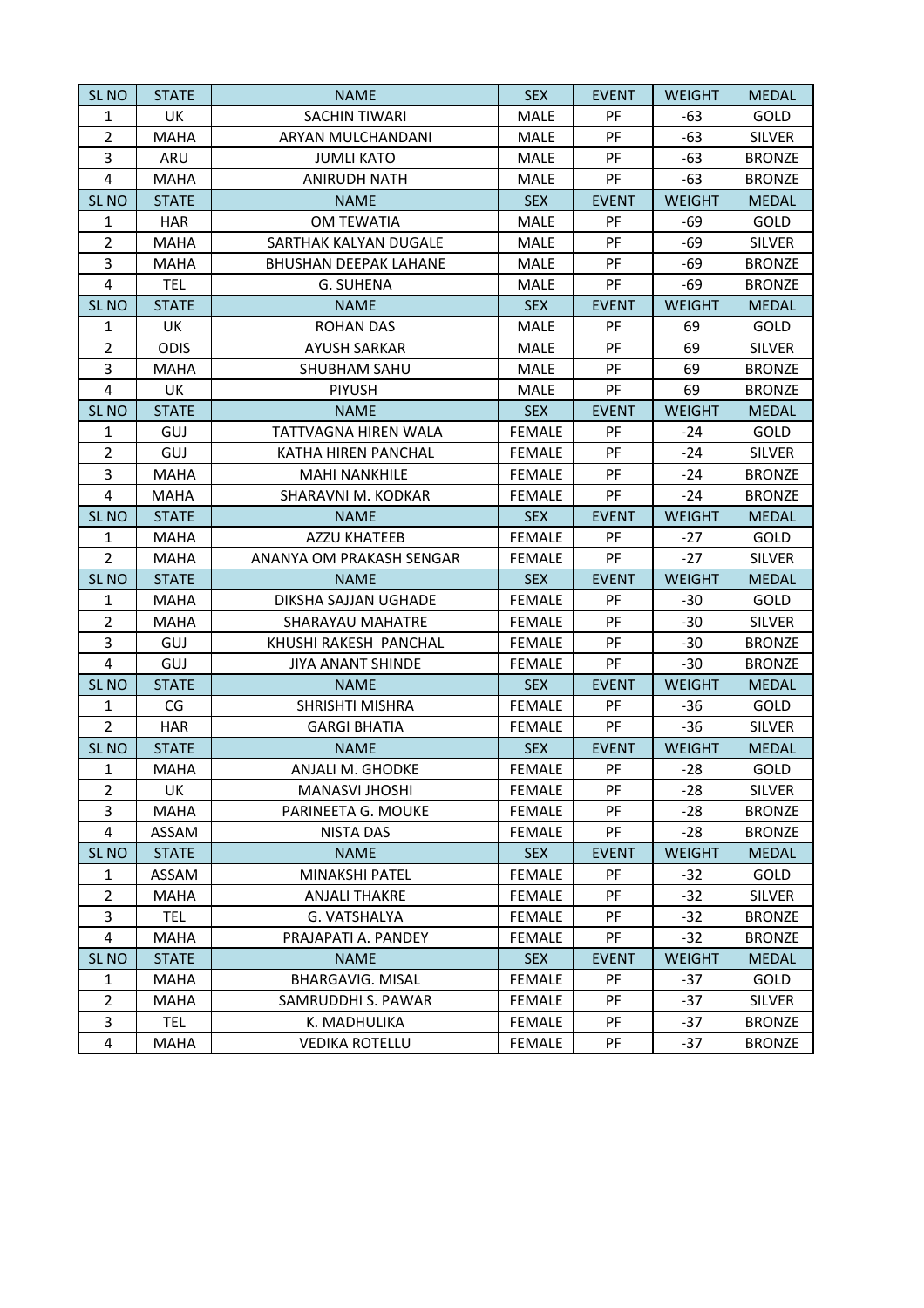| SL <sub>NO</sub> | <b>STATE</b>  | <b>NAME</b>               | <b>SEX</b>    | <b>EVENT</b> | <b>WEIGHT</b> | <b>MEDAL</b>  |
|------------------|---------------|---------------------------|---------------|--------------|---------------|---------------|
| $\mathbf{1}$     | <b>HAR</b>    | <b>MONAL KUKREJA</b>      | <b>FEMALE</b> | PF           | $-42$         | GOLD          |
| $\overline{2}$   | <b>MAHA</b>   | <b>SWARANGI DHAKE</b>     | <b>FEMALE</b> | PF           | $-42$         | <b>SILVER</b> |
| 3                | MP            | SURYAVANSHI               | <b>FEMALE</b> | PF           | $-42$         | <b>BRONZE</b> |
| $\overline{4}$   | <b>TEL</b>    | T BRAKSHAINA              | <b>FEMALE</b> | PF           | $-42$         | <b>BRONZE</b> |
| SL <sub>NO</sub> | <b>STATE</b>  | <b>NAME</b>               | <b>SEX</b>    | <b>EVENT</b> | <b>WEIGHT</b> | <b>MEDAL</b>  |
| $\mathbf{1}$     | CG            | <b>JITIKA SHARMA</b>      | <b>FEMALE</b> | PF           | $-47$         | GOLD          |
| $\overline{2}$   | <b>MAHA</b>   | <b>GAYATRI P. DESARDA</b> | <b>FEMALE</b> | PF           | $-47$         | <b>SILVER</b> |
| SL <sub>NO</sub> | <b>STATE</b>  | <b>NAME</b>               | <b>SEX</b>    | <b>EVENT</b> | <b>WEIGHT</b> | <b>MEDAL</b>  |
| $\mathbf{1}$     | <b>TEL</b>    | <b>B. NEHA REDDY</b>      | <b>FEMALE</b> | PF           | $-47$         | GOLD          |
| SL <sub>NO</sub> | <b>STATE</b>  | <b>NAME</b>               | <b>SEX</b>    | <b>EVENT</b> | <b>WEIGHT</b> | <b>MEDAL</b>  |
| $\mathbf{1}$     | <b>MAHA</b>   | <b>VAISHNAVI SHINDE</b>   | <b>FEMALE</b> | PF           | $-32$         | GOLD          |
| $\overline{2}$   | <b>TEL</b>    | D. NUTHANA                | <b>FEMALE</b> | PF           | $-32$         | <b>SILVER</b> |
| 3                | <b>MAHA</b>   | <b>NEHA SAPKAL</b>        | <b>FEMALE</b> | PF           | $-32$         | <b>BRONZE</b> |
| 4                | MAHA          | VAISHNAVI V. INGLE        | <b>FEMALE</b> | PF           | $-32$         | <b>BRONZE</b> |
| SL <sub>NO</sub> | <b>STATE</b>  | <b>NAME</b>               | <b>SEX</b>    | <b>EVENT</b> | <b>WEIGHT</b> | <b>MEDAL</b>  |
| $\mathbf{1}$     | <b>MAHA</b>   | PAYAL A. WARE             | <b>FEMALE</b> | PF           | $-37$         | GOLD          |
| $\overline{2}$   | <b>MAHA</b>   | <b>VAIBHAVI DAWADE</b>    | <b>FEMALE</b> | PF           | $-37$         | <b>SILVER</b> |
| 3                | <b>TEL</b>    | G. PRASANN                | <b>FEMALE</b> | PF           | $-37$         | <b>BRONZE</b> |
| $\overline{4}$   | ASSAM         | ANUSHKA DUWARAH           | <b>FEMALE</b> | PF           | $-37$         | <b>BRONZE</b> |
| SL <sub>NO</sub> | <b>STATE</b>  | <b>NAME</b>               | <b>SEX</b>    | <b>EVENT</b> | <b>WEIGHT</b> | <b>MEDAL</b>  |
| $\mathbf{1}$     | <b>MAHA</b>   | <b>SHANIKA KARNE</b>      | <b>FEMALE</b> | PF           | $-42$         | GOLD          |
| $\overline{2}$   | <b>MAHA</b>   | HARSHADA A. MOKAL         | <b>FEMALE</b> | PF           | $-42$         | <b>SILVER</b> |
| 3                | <b>TEL</b>    | G. NISHITHA               | <b>FEMALE</b> | PF           | $-42$         | <b>BRONZE</b> |
| $\overline{4}$   | <b>TEL</b>    | CH. PADAM                 | <b>FEMALE</b> | PF           | $-42$         | <b>BRONZE</b> |
| SL <sub>NO</sub> | <b>STATE</b>  | <b>NAME</b>               | <b>SEX</b>    | <b>EVENT</b> | <b>WEIGHT</b> | <b>MEDAL</b>  |
| 1                | <b>MAHA</b>   | ASHLESHA SAKHRIKAR        | <b>FEMALE</b> | PF           | -46           | GOLD          |
| $\overline{2}$   | ASSA,M        | <b>PUJA GAGOI</b>         | <b>FEMALE</b> | PF           | -46           | <b>SILVER</b> |
| 3                | <b>MAHA</b>   | KIMIKSHA SINGH            | <b>FEMALE</b> | PF           | -46           | <b>BRONZE</b> |
| $\overline{4}$   | ASSAM         | <b>SWMESREE NARJARY</b>   | <b>FEMALE</b> | PF           | $-46$         | <b>BRONZE</b> |
| SL <sub>NO</sub> | <b>STATE</b>  | <b>NAME</b>               | <b>SEX</b>    | <b>EVENT</b> | <b>WEIGHT</b> | <b>MEDAL</b>  |
| $\mathbf{1}$     | <b>MAHA</b>   | <b>RIYA MORE</b>          | <b>FEMALE</b> | PF           | $-50$         | GOLD          |
| $\overline{2}$   | <b>MAHA</b>   | <b>RIYA DEY</b>           | <b>FEMALE</b> | PF           | $-50$         | <b>SILVER</b> |
| 3                | <b>TEL</b>    | V. AISHVARYA              | <b>FEMALE</b> | PF           | $-50$         | <b>BRONZE</b> |
| SL <sub>NO</sub> | <b>STATE</b>  | <b>NAME</b>               | <b>SEX</b>    | <b>EVENT</b> | <b>WEIGHT</b> | <b>MEDAL</b>  |
| $\mathbf{1}$     | MAHA          | AISHVARYA MALI            | <b>FEMALE</b> | PF           | $-55$         | GOLD          |
| $\overline{2}$   | GUJ           | AKSHDA A. DALVI           | <b>FEMALE</b> | PF           | $-55$         | <b>SILVER</b> |
| 3                | MAHA          | SHREYA A. SUKI            | <b>FEMALE</b> | PF           | -55           | <b>BRONZE</b> |
| 4                | <b>TAMIL</b>  | DEVIKRISHNA A.            | <b>FEMALE</b> | PF           | $-55$         | <b>BRONZE</b> |
| SL <sub>NO</sub> | <b>STATE</b>  | <b>NAME</b>               | <b>SEX</b>    | <b>EVENT</b> | <b>WEIGHT</b> | <b>MEDAL</b>  |
| $\mathbf{1}$     | MAHA          | PRISHITA DHARAMPAL        | <b>FEMALE</b> | PF           | -65           | <b>GOLD</b>   |
| $\overline{2}$   | <b>SIKKIM</b> | SAMIKSHA RAI              | <b>FEMALE</b> | <b>PF</b>    | -65           | <b>SILVER</b> |
| SL <sub>NO</sub> | <b>STATE</b>  | <b>NAME</b>               | <b>SEX</b>    | <b>EVENT</b> | <b>WEIGHT</b> | <b>MEDAL</b>  |
| $\mathbf{1}$     | <b>GUJ</b>    | NIJ MEHAR                 | MALE          | LC           | -24           | <b>GOLD</b>   |
| $\overline{2}$   | <b>MAHA</b>   | DHRUV S. SHEJWAL          | MALE          | LC           | $-24$         | <b>SILVER</b> |
| 3                | MAHA          | KARAN B. GAYAKWAD         | MALE          | LC.          | -24           | <b>BRONZE</b> |
| $\overline{4}$   | MAHA          | AARYASH A. SHALU          | MALE          | LC           | $-24$         | <b>BRONZE</b> |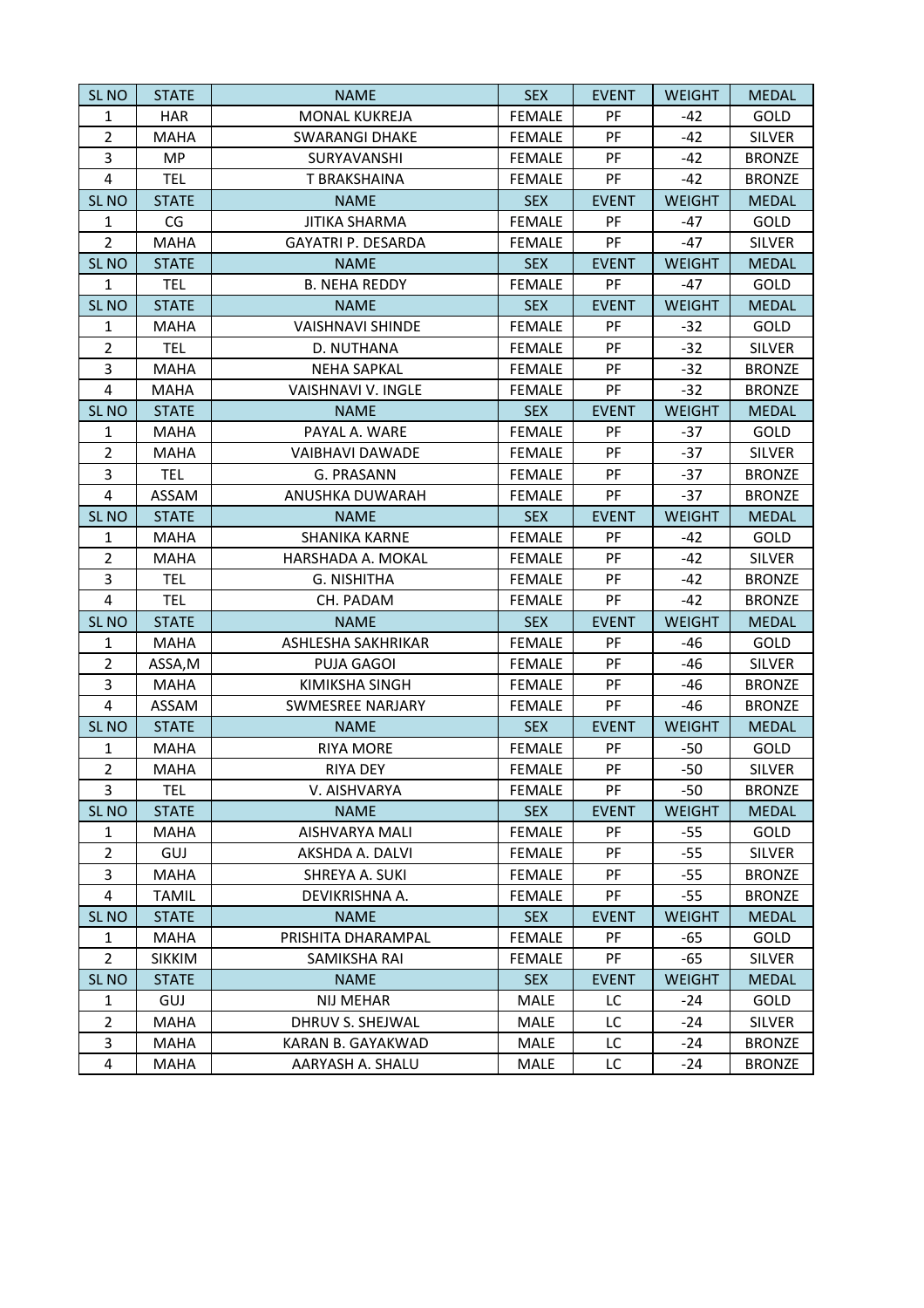| SL <sub>NO</sub>        | <b>STATE</b> | <b>NAME</b>                | <b>SEX</b>  | <b>EVENT</b> | <b>WEIGHT</b> | <b>MEDAL</b>  |
|-------------------------|--------------|----------------------------|-------------|--------------|---------------|---------------|
| $\mathbf{1}$            | <b>HAR</b>   | <b>PAWAN SINGH</b>         | MALE        | LC           | $-27$         | GOLD          |
| $\overline{2}$          | <b>DEL</b>   | <b>RAGHAV NIWAN</b>        | <b>MALE</b> | LC           | $-27$         | <b>SILVER</b> |
| SL <sub>NO</sub>        | <b>STATE</b> | <b>NAME</b>                | <b>SEX</b>  | <b>EVENT</b> | <b>WEIGHT</b> | <b>MEDAL</b>  |
| $\mathbf{1}$            | <b>MAHA</b>  | PRATHAM J. KHIRNAR         | MALE        | LC           | $-30$         | GOLD          |
| $\overline{2}$          | GUJ          | VYOM P. PATRIWALA          | <b>MALE</b> | LC           | $-30$         | <b>SILVER</b> |
| 3                       | <b>MAHA</b>  | <b>RIAN SAHU</b>           | <b>MALE</b> | LC           | $-30$         | <b>BRONZE</b> |
| SL <sub>NO</sub>        | <b>STATE</b> | <b>NAME</b>                | <b>SEX</b>  | <b>EVENT</b> | <b>WEIGHT</b> | <b>MEDAL</b>  |
| $\mathbf{1}$            | <b>HAR</b>   | <b>KANAV PADHA</b>         | MALE        | LC           | $-33$         | GOLD          |
| SL <sub>NO</sub>        | <b>STATE</b> | <b>NAME</b>                | <b>SEX</b>  | <b>EVENT</b> | <b>WEIGHT</b> | <b>MEDAL</b>  |
| $\mathbf{1}$            | <b>MAHA</b>  | <b>AAYUSH SINGH</b>        | MALE        | LC           | 36            | GOLD          |
| $\overline{2}$          | <b>HAR</b>   | <b>SAMRAT SINGH</b>        | <b>MALE</b> | LC           | 36            | <b>SILVER</b> |
| SL <sub>NO</sub>        | <b>STATE</b> | <b>NAME</b>                | <b>SEX</b>  | <b>EVENT</b> | <b>WEIGHT</b> | <b>MEDAL</b>  |
| $\mathbf{1}$            | <b>MAHA</b>  | <b>SURAJ R. GAUD</b>       | <b>MALE</b> | LC           | $-28$         | GOLD          |
| $\overline{2}$          | <b>MAHA</b>  | <b>VIVEK E. NAGRE</b>      | <b>MALE</b> | LC           | $-28$         | <b>SILVER</b> |
| 3                       | <b>MAHA</b>  | AMAV BHALE RAO             | <b>MALE</b> | LC           | $-28$         | <b>BRONZE</b> |
| 4                       | <b>DEL</b>   | PARTH KAUSHIK              | MALE        | LC           | $-28$         | <b>BRONZE</b> |
| SL <sub>NO</sub>        | <b>STATE</b> | <b>NAME</b>                | <b>SEX</b>  | <b>EVENT</b> | <b>WEIGHT</b> | <b>MEDAL</b>  |
| $\mathbf{1}$            | MAHA         | AAYUSH M. DEEP             | <b>MALE</b> | LC           | $-32$         | GOLD          |
| $\overline{2}$          | <b>MAHA</b>  | <b>VILASH ASHOK LANGDE</b> | <b>MALE</b> | LC           | $-32$         | <b>SILVER</b> |
| 3                       | <b>MAHA</b>  | <b>BHARGAV MOTIKHAYE</b>   | <b>MALE</b> | LC           | $-32$         | <b>BRONZE</b> |
| $\overline{\mathbf{4}}$ | <b>MAHA</b>  | OM REWALE                  | MALE        | LC           | $-32$         | <b>BRONZE</b> |
| SL <sub>NO</sub>        | <b>STATE</b> | <b>NAME</b>                | <b>SEX</b>  | <b>EVENT</b> | <b>WEIGHT</b> | <b>MEDAL</b>  |
| $\mathbf{1}$            | <b>HAR</b>   | <b>HIMANSHJU GUPTA</b>     | <b>MALE</b> | LC           | 47            | GOLD          |
| $\overline{2}$          | <b>TEL</b>   | <b>J. SRIHITH</b>          | MALE        | LC           | 47            | <b>SILVER</b> |
| 3                       | CG           | <b>ABHISHEK PATHAK</b>     | MALE        | LC           | 47            | <b>BRONZE</b> |
| 4                       | <b>MAHA</b>  | PRUTHVIRAJ KALE            | <b>MALE</b> | LC           | 47            | <b>BRONZE</b> |
| SL <sub>NO</sub>        | <b>STATE</b> | <b>NAME</b>                | <b>SEX</b>  | <b>EVENT</b> | <b>WEIGHT</b> | <b>MEDAL</b>  |
| $\mathbf{1}$            | GUJ          | DHYAN RITESH VYAS          | <b>MALE</b> | LC           | $-37$         | GOLD          |
| $\overline{2}$          | CG           | RAJ VAIBHAV                | MALE        | LC           | $-37$         | <b>SILVER</b> |
| 3                       | <b>KARNA</b> | NITIN GOWDA R              | <b>MALE</b> | LC           | $-37$         | <b>BRONZE</b> |
| 4                       | <b>MAHA</b>  | AARYA M. JAINAK            | MALE        | LC           | $-37$         | <b>BRONZE</b> |
| SL <sub>NO</sub>        | <b>STATE</b> | <b>NAME</b>                | <b>SEX</b>  | <b>EVENT</b> | <b>WEIGHT</b> | <b>MEDAL</b>  |
| $\mathbf{1}$            | <b>DEL</b>   | LUCKY LUXARY               | MALE        | LC           | $-42$         | GOLD          |
| $\overline{2}$          | <b>TEL</b>   | G. LAXMIPATI               | MALE        | LC           | -42           | <b>SILVER</b> |
| 3                       | <b>MAHA</b>  | OM ASHOK DHAKE             | MALE        | LC           | $-42$         | <b>BRONZE</b> |
| $\overline{4}$          | <b>TEL</b>   | MD. AAYAN UDDIN            | <b>MALE</b> | LC           | $-42$         | <b>BRONZE</b> |
| SL <sub>NO</sub>        | <b>STATE</b> | <b>NAME</b>                | <b>SEX</b>  | <b>EVENT</b> | <b>WEIGHT</b> | <b>MEDAL</b>  |
| $\mathbf{1}$            | <b>MAHA</b>  | RUDRA NISHANT INGLE        | <b>MALE</b> | LC           | $-47$         | GOLD          |
| $\overline{2}$          | ASSAM        | DIMPLE DAS                 | MALE        | LC           | -47           | <b>SILVER</b> |
| SL <sub>NO</sub>        | <b>STATE</b> | <b>NAME</b>                | <b>SEX</b>  | <b>EVENT</b> | <b>WEIGHT</b> | <b>MEDAL</b>  |
| 1                       | <b>MAHA</b>  | DINESH R. BELEKAR          | <b>MALE</b> | LC           | -32           | <b>GOLD</b>   |
| $\overline{2}$          | <b>TEL</b>   | MD. RIDAN                  | <b>MALE</b> | LC           | $-32$         | <b>SILVER</b> |
| 3                       | <b>MAHA</b>  | <b>SOMESH THAKRE</b>       | MALE        | LC           | $-32$         | <b>BRONZE</b> |
| 4                       | MP           | <b>ADITYA DHURVE</b>       | <b>MALE</b> | LC           | $-32$         | <b>BRONZE</b> |
| SL NO                   | <b>STATE</b> | NAME                       | <b>SEX</b>  | <b>EVENT</b> | <b>WEIGHT</b> | <b>MEDAL</b>  |
| 1                       | <b>MAHA</b>  | <b>BISHAVTEJ BICHUKALE</b> | <b>MALE</b> | LC           | $-37$         | GOLD          |
| $\overline{2}$          | CG           | RAJ GAURAV                 | <b>MALE</b> | LC           | $-37$         | <b>SILVER</b> |
| 3                       | <b>MAHA</b>  | YUVRAJ SETHSANDHI          | MALE        | LC           | $-37$         | <b>BRONZE</b> |
| 4                       | MAHA         | <b>TANMAY NIKALJE</b>      | MALE        | LC           | $-37$         | <b>BRONZE</b> |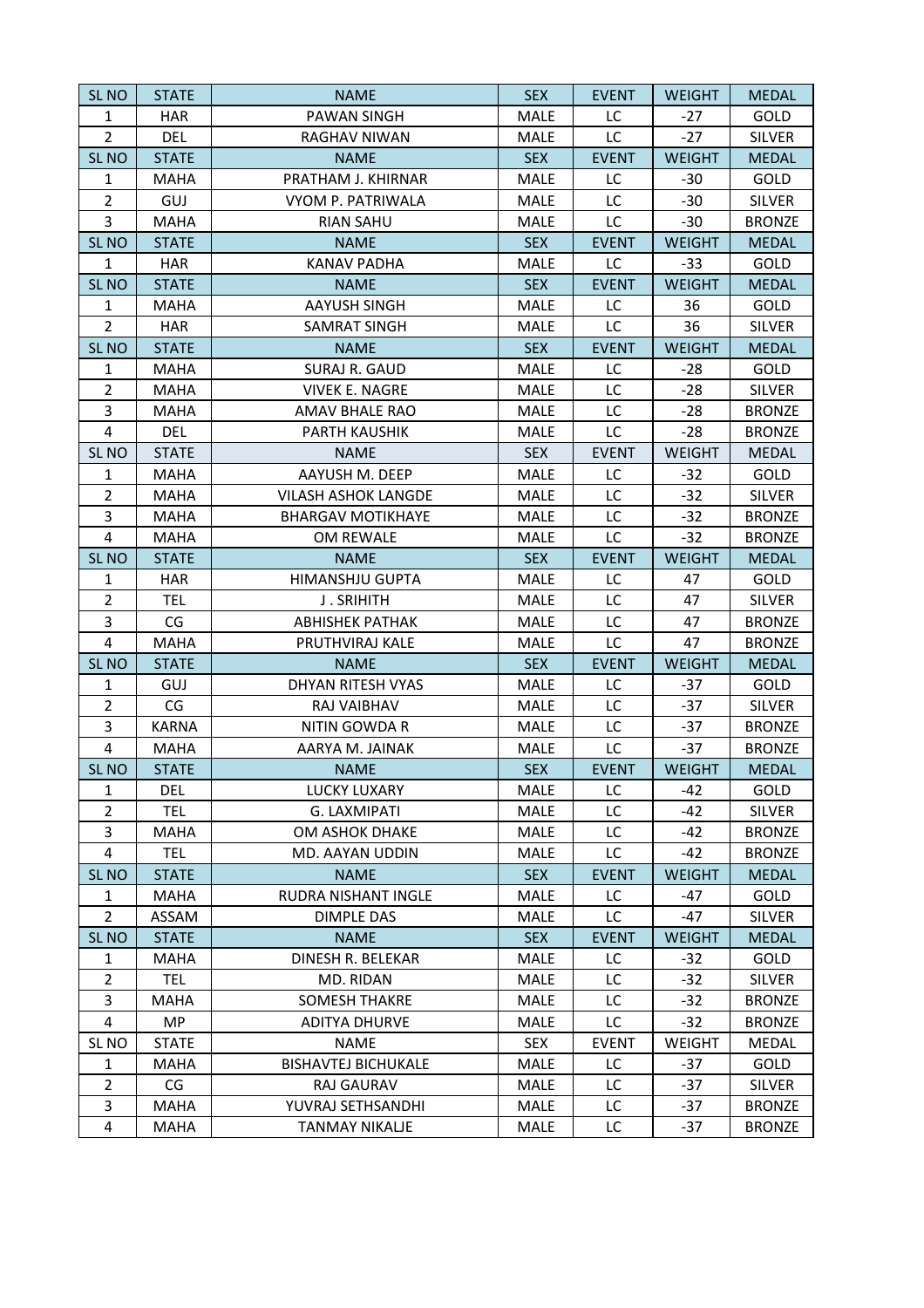| SL <sub>NO</sub> | <b>STATE</b>  | <b>NAME</b>                  | <b>SEX</b>    | <b>EVENT</b> | <b>WEIGHT</b> | <b>MEDAL</b>  |
|------------------|---------------|------------------------------|---------------|--------------|---------------|---------------|
| $\mathbf{1}$     | <b>MAHA</b>   | <b>OMKAR SANJIV KUMAR</b>    | MALE          | LC           | $-42$         | GOLD          |
| $\overline{2}$   | <b>MEG</b>    | LASHANSAHEM MARWEIN          | MALE          | LC           | $-42$         | <b>SILVER</b> |
| 3                | <b>MAHA</b>   | <b>SARTHAK KAMSE</b>         | <b>MALE</b>   | LC           | $-42$         | <b>BRONZE</b> |
| $\overline{4}$   | <b>MAHA</b>   | MOHIT N. KINI                | <b>MALE</b>   | LC           | $-42$         | <b>BRONZE</b> |
| SL <sub>NO</sub> | <b>STATE</b>  | <b>NAME</b>                  | <b>SEX</b>    | <b>EVENT</b> | <b>WEIGHT</b> | <b>MEDAL</b>  |
| $\mathbf{1}$     | <b>HAR</b>    | SHIVAM                       | MALE          | LC           | $-47$         | GOLD          |
| $\overline{2}$   | <b>MAHA</b>   | PRANAY CHINCHWILKAR          | <b>MALE</b>   | LC           | $-47$         | <b>SILVER</b> |
| 3                | <b>SIKKIM</b> | <b>ANURODH RAI</b>           | MALE          | LC           | $-47$         | <b>BRONZE</b> |
| $\overline{4}$   | <b>BIHAR</b>  | <b>SONU KUMAR</b>            | <b>MALE</b>   | LC           | $-47$         | <b>BRONZE</b> |
| SL <sub>NO</sub> | <b>STATE</b>  | <b>NAME</b>                  | <b>SEX</b>    | <b>EVENT</b> | <b>WEIGHT</b> | <b>MEDAL</b>  |
| $\mathbf{1}$     | <b>MAHA</b>   | ADITYA AADAGADE              | <b>MALE</b>   | LC           | $-57$         | GOLD          |
| $\overline{2}$   | <b>MAHA</b>   | AMAN P. PAWAR                | <b>MALE</b>   | LC           | $-57$         | <b>SILVER</b> |
| 3                | <b>KARNA</b>  | DHARMESH GOWDA V             | MALE          | LC           | $-57$         | <b>BRONZE</b> |
| 4                | <b>WB</b>     | SATISH SAHU                  | MALE          | LC           | $-57$         | <b>BRONZE</b> |
| SL <sub>NO</sub> | <b>STATE</b>  | <b>NAME</b>                  | <b>SEX</b>    | <b>EVENT</b> | <b>WEIGHT</b> | <b>MEDAL</b>  |
| $\mathbf{1}$     | <b>WB</b>     | <b>KINGSHUK SAHA</b>         | MALE          | LC           | -63           | GOLD          |
| $\overline{2}$   | <b>MAHA</b>   | PRATEEK S. LAGAD             | MALE          | LC           | $-63$         | <b>SILVER</b> |
| 3                | MAHA          | <b>ANIRUDH NATH</b>          | <b>MALE</b>   | LC           | -63           | <b>BRONZE</b> |
| 4                | <b>HAR</b>    | <b>CHIRAG</b>                | <b>MALE</b>   | LC           | -63           | <b>BRONZE</b> |
| <b>SL NO</b>     | <b>STATE</b>  | <b>NAME</b>                  | <b>SEX</b>    | <b>EVENT</b> | <b>WEIGHT</b> | <b>MEDAL</b>  |
| $\mathbf{1}$     | <b>MAH</b>    | JAI HEMANT FIRKE             | MALE          | LC           | $-52$         | GOLD          |
| $\overline{2}$   | <b>KARNA</b>  | TARANG BALLURU               | <b>MALE</b>   | LC           | $-52$         | <b>SILVER</b> |
| 3                | <b>TEL</b>    | S SATWIK REDDY               | MALE          | LC           | $-52$         | <b>BRONZE</b> |
| $\overline{4}$   | <b>MAHA</b>   | <b>VIVEK RAJENDRA MAURYA</b> | <b>MALE</b>   | LC           | $-52$         | <b>BRONZE</b> |
| SL <sub>NO</sub> | <b>STATE</b>  | <b>NAME</b>                  | <b>SEX</b>    | <b>EVENT</b> | <b>WEIGHT</b> | <b>MEDAL</b>  |
| 1                | <b>HAR</b>    | <b>OM TEWATIA</b>            | <b>MALE</b>   | LC           | -69           | GOLD          |
| $\overline{2}$   | <b>MAHA</b>   | SUJAL SUSHIL KALE            | MALE          | LC           | $-69$         | <b>SILVER</b> |
| SL <sub>NO</sub> | <b>STATE</b>  | <b>NAME</b>                  | <b>SEX</b>    | <b>EVENT</b> | <b>WEIGHT</b> | <b>MEDAL</b>  |
| $\mathbf{1}$     | <b>TEL</b>    | <b>B. SIDDARTH REDDY</b>     | MALE          | LC           | 69            | GOLD          |
| $\overline{2}$   | UK            | PIYUSH KANYAL                | <b>MALE</b>   | LC           | 69            | <b>SILVER</b> |
| SL <sub>NO</sub> | <b>STATE</b>  | <b>NAME</b>                  | <b>SEX</b>    | <b>EVENT</b> | <b>WEIGHT</b> | <b>MEDAL</b>  |
| $\mathbf{1}$     | GUJ           | <b>TATTVAGNA HIRENVALA</b>   | <b>FEMALE</b> | LC           | $-24$         | <b>GOLD</b>   |
| $\overline{2}$   | GUJ           | KATHA HIREN PANCHAL          | <b>FEMALE</b> | LC           | $-24$         | <b>SILVER</b> |
| <b>SL NO</b>     | <b>STATE</b>  | <b>NAME</b>                  | <b>SEX</b>    | <b>EVENT</b> | <b>WEIGHT</b> | <b>MEDAL</b>  |
| $\mathbf{1}$     | MAHA          | <b>AZZHU KHATI</b>           | <b>FEMALE</b> | LC           | $-27$         | GOLD          |
| SL <sub>NO</sub> | <b>STATE</b>  | <b>NAME</b>                  | <b>SEX</b>    | <b>EVENT</b> | <b>WEIGHT</b> | <b>MEDAL</b>  |
| $\mathbf{1}$     | GUJ           | JIYA ANANT SHINDE            | <b>FEMALE</b> | LC           | -30           | <b>GOLD</b>   |
| $\overline{2}$   | GUJ           | KHUSHI RAKESH KUMAR          | <b>FEMALE</b> | LC           | $-30$         | <b>SILVER</b> |
| 3                | <b>MAHA</b>   | <b>SHARAYU MAHTRA</b>        | <b>FEMALE</b> | LC           | -30           | <b>BRONZE</b> |
| SL <sub>NO</sub> | <b>STATE</b>  | <b>NAME</b>                  | <b>SEX</b>    | <b>EVENT</b> | <b>WEIGHT</b> | <b>MEDAL</b>  |
| $\mathbf{1}$     | <b>HAR</b>    | <b>GARGI BHATIA</b>          | <b>FEMALE</b> | LC           | $-36$         | GOLD          |
| <b>SL NO</b>     | <b>STATE</b>  | <b>NAME</b>                  | <b>SEX</b>    | <b>EVENT</b> | <b>WEIGHT</b> | <b>MEDAL</b>  |
| $\mathbf{1}$     | MAHA          | ANJALI M. GHODKE             | <b>FEMALE</b> | LC           | -28           | GOLD          |
| $\overline{2}$   | MAHA          | APOORVA D. THORAT            | <b>FEMALE</b> | LC           | $-28$         | <b>SILVER</b> |
| 3                | KARNA         | PRIYADARSHANI                | <b>FEMALE</b> | LC           | -28           | <b>BRONZE</b> |
| $\overline{4}$   | <b>MAHA</b>   | SWARALI GANESH SHINDE        | <b>FEMALE</b> | LC           | $-28$         | <b>BRONZE</b> |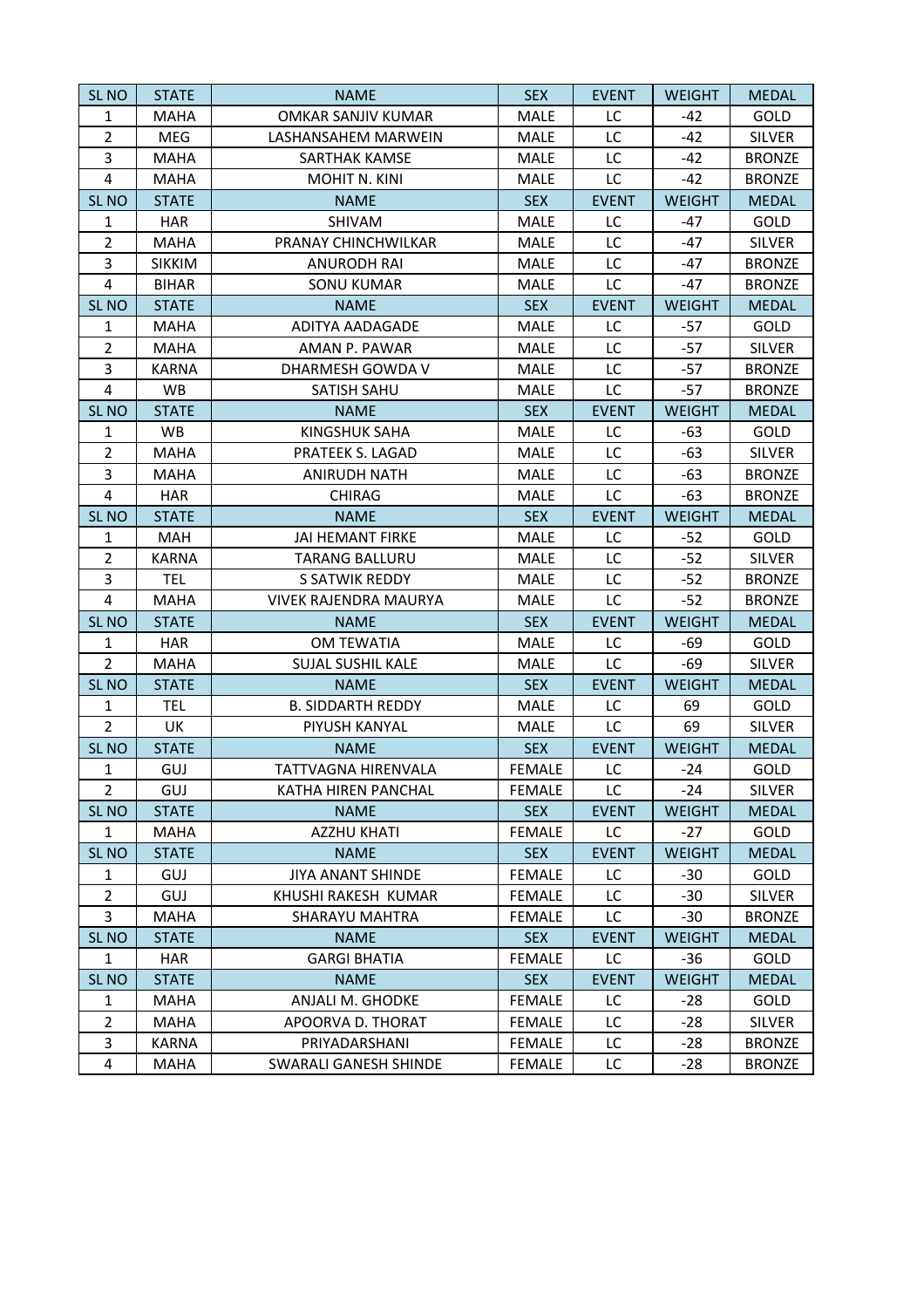| SL <sub>NO</sub>        | <b>STATE</b> | <b>NAME</b>               | <b>SEX</b>    | <b>EVENT</b> | <b>WEIGHT</b> | <b>MEDAL</b>  |
|-------------------------|--------------|---------------------------|---------------|--------------|---------------|---------------|
| 1                       | ASSAM        | <b>KRISHA MONI RABHA</b>  | <b>FEMALE</b> | LC           | $-32$         | GOLD          |
| $\overline{2}$          | ASSAM        | <b>TARA BEAGUM</b>        | <b>FEMALE</b> | LC           | $-32$         | <b>SILVER</b> |
| 3                       | <b>MAHA</b>  | <b>MANASVI GORADE</b>     | <b>FEMALE</b> | LC           | $-32$         | <b>BRONZE</b> |
| 4                       | <b>TEL</b>   | <b>G ASHWITHA</b>         | <b>FEMALE</b> | LC           | $-32$         | <b>BRONZE</b> |
| SL <sub>NO</sub>        | <b>STATE</b> | <b>NAME</b>               | <b>SEX</b>    | <b>EVENT</b> | <b>WEIGHT</b> | <b>MEDAL</b>  |
| $\mathbf{1}$            | <b>TAMIL</b> | <b>HARSHINI</b>           | <b>FEMALE</b> | LC           | $-37$         | GOLD          |
| $\overline{2}$          | <b>MAHA</b>  | DHIRA Y. MANE             | <b>FEMALE</b> | LC           | $-37$         | <b>SILVER</b> |
| 3                       | <b>TEL</b>   | K. MADHULIKA              | <b>FEMALE</b> | LC           | $-37$         | <b>BRONZE</b> |
| 4                       | MAHA         | <b>VEDIKA ROTELLU</b>     | <b>FEMALE</b> | LC           | $-37$         | <b>BRONZE</b> |
| SL <sub>NO</sub>        | <b>STATE</b> | <b>NAME</b>               | <b>SEX</b>    | <b>EVENT</b> | <b>WEIGHT</b> | <b>MEDAL</b>  |
| 1                       | <b>TEL</b>   | U LAXMI PRASANNA          | <b>FEMALE</b> | LC           | 47            | GOLD          |
| $\overline{2}$          | <b>KARNA</b> | <b>NEHAL A</b>            | <b>FEMALE</b> | LC           | 47            | <b>SILVER</b> |
| SL <sub>NO</sub>        | <b>STATE</b> | <b>NAME</b>               | <b>SEX</b>    | <b>EVENT</b> | <b>WEIGHT</b> | <b>MEDAL</b>  |
| $\mathbf{1}$            | CG           | <b>JITIKA SHARMA</b>      | <b>FEMALE</b> | LC           | $-47$         | GOLD          |
| SL <sub>NO</sub>        | <b>STATE</b> | <b>NAME</b>               | <b>SEX</b>    | KL.          | <b>WEIGHT</b> | <b>MEDAL</b>  |
| $\mathbf{1}$            | <b>PUN</b>   | <b>PARMINDER KAUR</b>     | <b>FEMALE</b> | KL           | 70            | GOLD          |
| SL <sub>NO</sub>        | <b>STATE</b> | <b>NAME</b>               | <b>SEX</b>    | <b>EVENT</b> | <b>WEIGHT</b> | <b>MEDAL</b>  |
| $\mathbf{1}$            | <b>HAR</b>   | <b>MONAL KUKREJA</b>      | <b>FEMALE</b> | LC           | -42           | GOLD          |
| $\overline{2}$          | ASSAM        | RIKI BAILLUNG             | <b>FEMALE</b> | LC           | $-42$         | <b>SILVER</b> |
| 3                       | <b>MP</b>    | <b>TAMANNA NAVEEN</b>     | <b>FEMALE</b> | LC           | -42           | <b>BRONZE</b> |
| $\overline{\mathbf{4}}$ | <b>HAR</b>   | <b>TUSHAR KAPOOR</b>      | <b>FEMALE</b> | LC           | $-42$         | <b>BRONZE</b> |
| SL <sub>NO</sub>        | <b>STATE</b> | <b>NAME</b>               | <b>SEX</b>    | <b>EVENT</b> | <b>WEIGHT</b> | <b>MEDAL</b>  |
| $\mathbf{1}$            | <b>TEL</b>   | <b>G SWAVANI</b>          | <b>FEMALE</b> | LC           | $-32$         | GOLD          |
| $\overline{2}$          | <b>MAHA</b>  | <b>VAISHNAVI SHINDE</b>   | <b>FEMALE</b> | LC           | $-32$         | <b>SILVER</b> |
| 3                       | <b>TEL</b>   | <b>B NUTHANA</b>          | <b>FEMALE</b> | LC           | $-32$         | <b>BRONZE</b> |
| SL <sub>NO</sub>        | <b>STATE</b> | <b>NAME</b>               | <b>SEX</b>    | <b>EVENT</b> | <b>WEIGHT</b> | <b>MEDAL</b>  |
| $\mathbf{1}$            | <b>MAHA</b>  | DHANSHREE MADANE          | <b>FEMALE</b> | LC           | $-37$         | GOLD          |
| $\overline{2}$          | <b>MAHA</b>  | SIDHHI CHANDANE           | <b>FEMALE</b> | LC           | $-37$         | <b>SILVER</b> |
| SL <sub>NO</sub>        | <b>STATE</b> | <b>NAME</b>               | <b>SEX</b>    | <b>EVENT</b> | <b>WEIGHT</b> | <b>MEDAL</b>  |
| 1                       | <b>MAHA</b>  | <b>KHUSHI REWALE</b>      | <b>FEMALE</b> | LC           | $-42$         | GOLD          |
| $\overline{2}$          | ASSAM        | <b>SUMAN RAJPUT</b>       | <b>FEMALE</b> | LC           | $-42$         | <b>SILVER</b> |
| 3                       | <b>MAHA</b>  | HARSHADA A. MOKAL         | <b>FEMALE</b> | LC           | $-42$         | <b>BRONZE</b> |
| 4                       | <b>MAHA</b>  | <b>SANIKA KARNE</b>       | <b>FEMALE</b> | LC           | $-42$         | <b>BRONZE</b> |
| SL <sub>NO</sub>        | <b>STATE</b> | <b>NAME</b>               | <b>SEX</b>    | <b>EVENT</b> | <b>WEIGHT</b> | <b>MEDAL</b>  |
| $\mathbf{1}$            | WB           | PUSPA JHA                 | <b>FEMALE</b> | LC           | $-46$         | GOLD          |
| $\overline{2}$          | <b>MAHA</b>  | KIMIKSHA SINGH            | <b>FEMALE</b> | LC           | -46           | <b>SILVER</b> |
| 3                       | <b>MAHA</b>  | SANIA G. MULE             | <b>FEMALE</b> | LC           | -46           | <b>BRONZE</b> |
| 4                       | ASSAM        | LUCKY DUTTA               | <b>FEMALE</b> | LC           | -46           | <b>BRONZE</b> |
| SL <sub>NO</sub>        | <b>STATE</b> | <b>NAME</b>               | <b>SEX</b>    | <b>EVENT</b> | <b>WEIGHT</b> | <b>MEDAL</b>  |
| $\mathbf{1}$            | MAHA         | DIKSHA DEEPAK PAWAR       | <b>FEMALE</b> | LC           | $-50$         | <b>GOLD</b>   |
| $\overline{2}$          | <b>MAHA</b>  | ROHINI UTTAM BANSODE      | <b>FEMALE</b> | LC           | $-50$         | <b>SILVER</b> |
| 3                       | <b>MAHA</b>  | MIMI AALAM SHAIKH         | <b>FEMALE</b> | LC           | $-50$         | <b>BRONZE</b> |
| 4                       | BIHAR        | <b>LUCKY KUMARI</b>       | <b>FEMALE</b> | LC           | -50           | <b>BRONZE</b> |
| SL <sub>NO</sub>        | <b>STATE</b> | <b>NAME</b>               | <b>SEX</b>    | <b>EVENT</b> | <b>WEIGHT</b> | <b>MEDAL</b>  |
| $\mathbf{1}$            | MAHA         | SAMIKSHA R. MANJARME      | <b>FEMALE</b> | LC           | -55           | <b>GOLD</b>   |
| $\overline{2}$          | GUJ          | AKSHDA A. DALVI           | <b>FEMALE</b> | LC           | $-55$         | <b>SILVER</b> |
| 3                       | <b>MAHA</b>  | <b>JUMMU AALAM SHAIKH</b> | <b>FEMALE</b> | LC           | $-55$         | <b>BRONZE</b> |
| 4                       | MAHA         | <b>GUNJAN S. SHINDE</b>   | FEMALE        | LC           | -55           | <b>BRONZE</b> |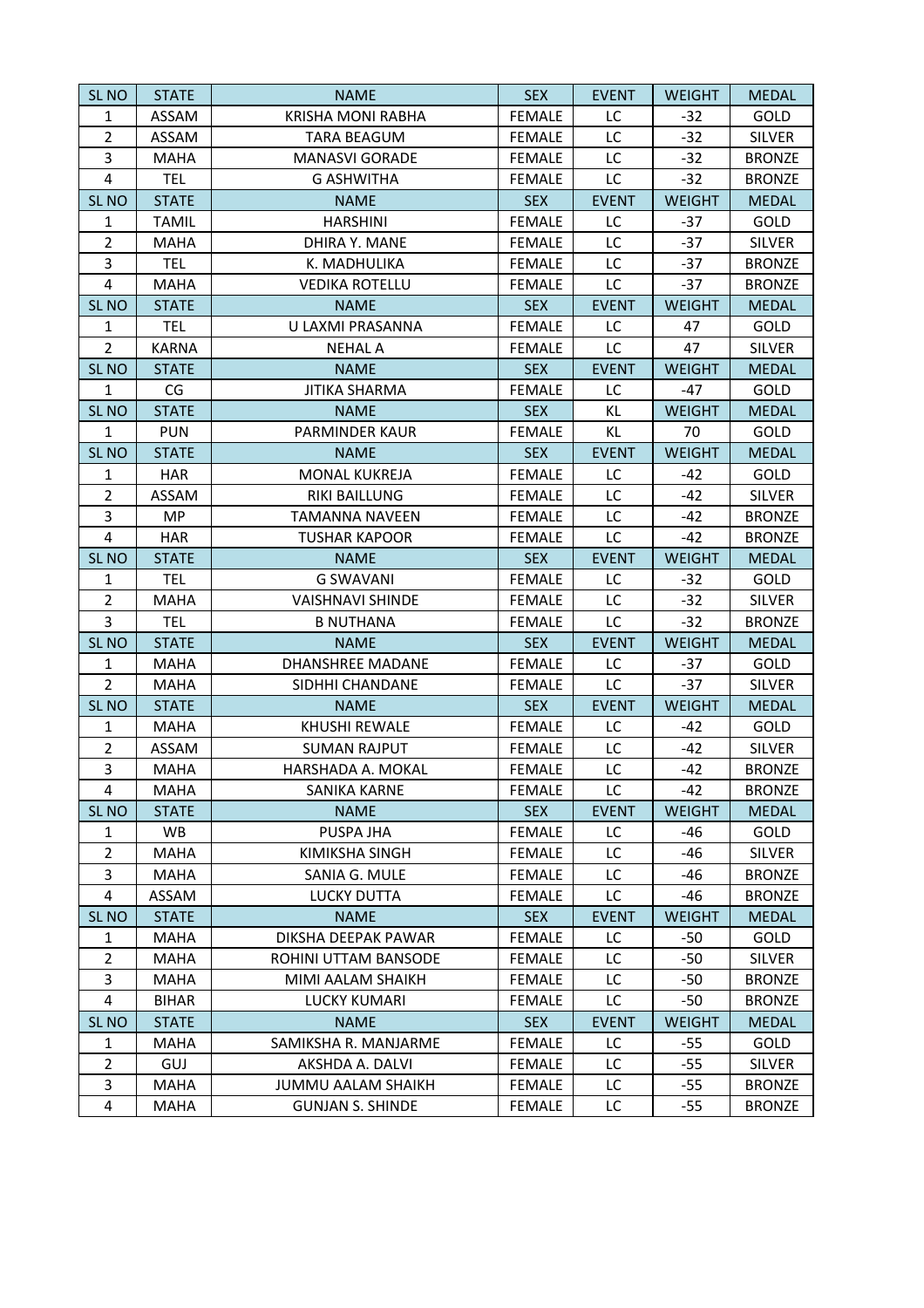| SL <sub>NO</sub> | <b>STATE</b>   | <b>NAME</b>                 | <b>SEX</b>    | <b>EVENT</b> | <b>WEIGHT</b> | <b>MEDAL</b>  |
|------------------|----------------|-----------------------------|---------------|--------------|---------------|---------------|
| $\mathbf{1}$     | <b>MAHA</b>    | SANDEEP K. RANDHAVA         | <b>FEMALE</b> | LC           | -60           | GOLD          |
| $\overline{2}$   | <b>ODIS</b>    | <b>SHELAINA TIGGA</b>       | <b>FEMALE</b> | LC           | $-60$         | <b>SILVER</b> |
| SL <sub>NO</sub> | <b>STATE</b>   | <b>NAME</b>                 | <b>SEX</b>    | <b>EVENT</b> | <b>WEIGHT</b> | <b>MEDAL</b>  |
| $\mathbf{1}$     | <b>SIKKIM</b>  | SAMIKSHA RAI                | <b>FEMALE</b> | LC           | $-65$         | GOLD          |
| SL <sub>NO</sub> | <b>STATE</b>   | <b>NAME</b>                 | <b>SEX</b>    | <b>EVENT</b> | <b>WEIGHT</b> | <b>MEDAL</b>  |
| $\mathbf{1}$     | ASSAM          | SABNAM CHOUDUHRY            | <b>FEMALE</b> | LC           | 65            | GOLD          |
| $\overline{2}$   | <b>KAR</b>     | <b>DEVIKA KAR</b>           | <b>FEMALE</b> | LC           | 65            | <b>SILVER</b> |
| SL <sub>NO</sub> | <b>STATE</b>   | <b>NAME</b>                 | <b>SEX</b>    | <b>EVENT</b> | <b>WEIGHT</b> | <b>MEDAL</b>  |
| $\mathbf{1}$     | MAHA           | <b>SANSKAR BANKAR</b>       | <b>MALE</b>   | KL.          | $-24$         | GOLD          |
| $\overline{2}$   | <b>MAHA</b>    | <b>ANSH SURWADE</b>         | MALE          | KL.          | $-24$         | <b>SILVER</b> |
| 3                | <b>MAHA</b>    | ANSHUMAN ANIL MIRKAR        | <b>MALE</b>   | KL.          | $-24$         | <b>BRONZE</b> |
| $\overline{4}$   | <b>MAHA</b>    | ANUKALP KUMAR RODE          | <b>MALE</b>   | KL           | $-24$         | <b>BRONZE</b> |
| SL <sub>NO</sub> | <b>STATE</b>   | <b>NAME</b>                 | <b>SEX</b>    | <b>EVENT</b> | <b>WEIGHT</b> | <b>MEDAL</b>  |
| 1                | <b>MAHA</b>    | <b>AAYUSH SINGH</b>         | <b>MALE</b>   | KL           | 36            | GOLD          |
| SL <sub>NO</sub> | <b>STATE</b>   | <b>NAME</b>                 | <b>SEX</b>    | <b>EVENT</b> | <b>WEIGHT</b> | <b>MEDAL</b>  |
| $\mathbf{1}$     | <b>MAHA</b>    | <b>RAJ PATIL</b>            | <b>MALE</b>   | KL           | $-28$         | GOLD          |
| $\overline{2}$   | <b>MAHA</b>    | <b>ATUL SHARMA</b>          | <b>MALE</b>   | KL           | $-28$         | <b>SILVER</b> |
| 3                | MAHA           | <b>VIVEK E. NAGRE</b>       | <b>MALE</b>   | KL           | $-28$         | <b>BRONZE</b> |
| 4                | AP             | AVVA PRAVEEN KUMAR          | <b>MALE</b>   | KL           | $-28$         | <b>BRONZE</b> |
| SL <sub>NO</sub> | <b>STATE</b>   | <b>NAME</b>                 | <b>SEX</b>    | <b>EVENT</b> | <b>WEIGHT</b> | <b>MEDAL</b>  |
| $\mathbf{1}$     | MAHA           | SOHAM CHOPDE                | MALE          | KL.          | $-32$         | GOLD          |
| $\overline{2}$   | KAR            | PAWAN KAR                   | <b>MALE</b>   | KL.          | $-32$         | <b>SILVER</b> |
| 3                | <b>MAHA</b>    | SONU RAJE SAWALE            | <b>MALE</b>   | KL.          | $-32$         | <b>BRONZE</b> |
| $\overline{4}$   | AP             | <b>BATANA SAGAR</b>         | <b>MALE</b>   | KL.          | $-32$         | <b>BRONZE</b> |
| SL <sub>NO</sub> | <b>STATE</b>   | <b>NAME</b>                 | <b>SEX</b>    | <b>EVENT</b> | <b>WEIGHT</b> | <b>MEDAL</b>  |
| $\mathbf{1}$     | MAHA           | NIKHKIL N. GILBILE          | <b>MALE</b>   | KL.          | $-37$         | GOLD          |
| $\overline{2}$   | CG             | RAJ VAIBHAV                 | <b>MALE</b>   | KL           | $-37$         | <b>SILVER</b> |
| 3                | UK             | PRIYANSHU MAULEKHI          | <b>MALE</b>   | KL.          | $-37$         | <b>BRONZE</b> |
| $\overline{4}$   | <b>MAHA</b>    | PIYUSH SINGH                | <b>MALE</b>   | KL           | $-37$         | <b>BRONZE</b> |
| SL <sub>NO</sub> | <b>STATE</b>   | <b>NAME</b>                 | <b>SEX</b>    | <b>EVENT</b> | <b>WEIGHT</b> | <b>MEDAL</b>  |
| $\mathbf{1}$     | JK             | SHANAWAZ ALI                | MALE          | KL.          | -42           | GOLD          |
| $\overline{2}$   | <b>MAHA</b>    | HARSHWARDHAN G. MULE        | <b>MALE</b>   | KL.          | $-42$         | <b>SILVER</b> |
| 3                | MAHA           | TEJAS JITENDRA BAISANE      | MALE          | KL           | $-42$         | <b>BRONZE</b> |
| 4                | <b>MAHA</b>    | RAGHAV S. KAMBLE            | <b>MALE</b>   | KL.          | $-42$         | <b>BRONZE</b> |
| <b>SL NO</b>     | <b>STATE</b>   | <b>NAME</b>                 | <b>SEX</b>    | <b>EVENT</b> | <b>WEIGHT</b> | <b>MEDAL</b>  |
| $\mathbf{1}$     | JK             | <b>FAIZAN TARIQ</b>         | MALE          | KL           | 47            | GOLD          |
| $\overline{2}$   | CG             | RAGHAV VISWAKARMA           | MALE          | KL           | 47            | <b>SILVER</b> |
| SL <sub>NO</sub> | <b>STATE</b>   | <b>NAME</b>                 | <b>SEX</b>    | <b>EVENT</b> | <b>WEIGHT</b> | <b>MEDAL</b>  |
| $\mathbf{1}$     | MAHA           | <b>SAMYAK GUJAR</b>         | <b>MALE</b>   | KL           | -32           | GOLD          |
| $\overline{2}$   | <b>TRIPURA</b> | PARIMAL GOUR                | <b>MALE</b>   | KL.          | $-32$         | <b>SILVER</b> |
| SL <sub>NO</sub> | <b>STATE</b>   | <b>NAME</b>                 | <b>SEX</b>    | <b>EVENT</b> | <b>WEIGHT</b> | <b>MEDAL</b>  |
| 1                | <b>MAHA</b>    | <b>VISHAVTEG BICHU KALE</b> | MALE          | KL.          | $-37$         | GOLD          |
| $\overline{2}$   | CG             | RAJ GAURAV                  | MALE          | KL.          | $-37$         | <b>SILVER</b> |
| 3                | <b>MAHA</b>    | ADITYA KAINKAR              | MALE          | KL           | $-37$         | <b>BRONZE</b> |
| 4                | MAHA           | <b>TANISH BHARPE</b>        | MALE          | KL           | -37           | <b>BRONZE</b> |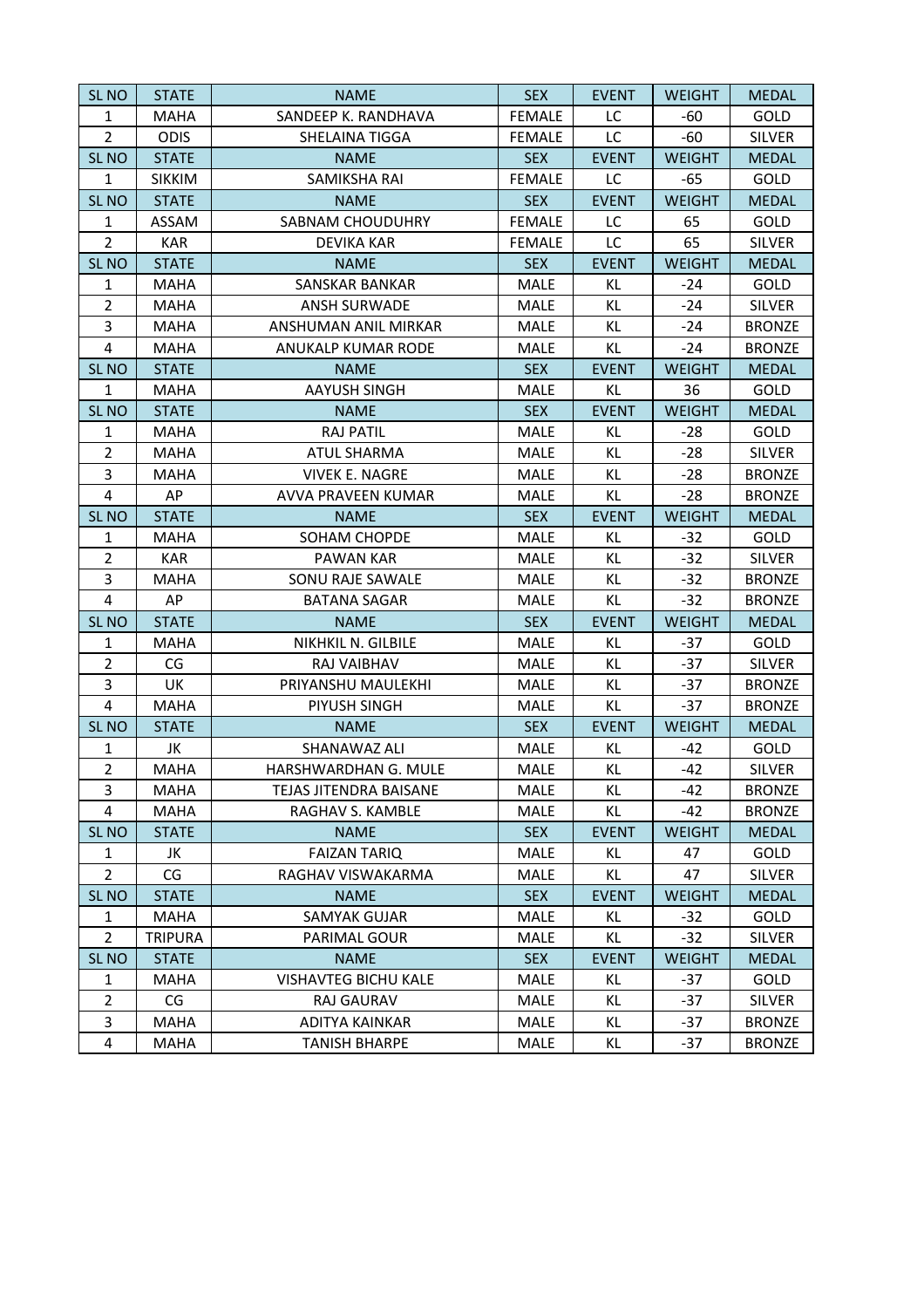| SL <sub>NO</sub> | <b>STATE</b> | <b>NAME</b>               | <b>SEX</b>    | <b>EVENT</b> | <b>WEIGHT</b> | <b>MEDAL</b>  |
|------------------|--------------|---------------------------|---------------|--------------|---------------|---------------|
| $\mathbf{1}$     | <b>MAHA</b>  | <b>OMKAR SANJIV KUMAR</b> | <b>MALE</b>   | KL           | $-42$         | GOLD          |
| $\overline{2}$   | <b>TAMIL</b> | <b>NAVIN KUMAR E</b>      | <b>MALE</b>   | KL           | $-42$         | <b>SILVER</b> |
| 3                | MEG          | LAMSHAPHRANG MALNG        | <b>MALE</b>   | KL.          | $-42$         | <b>BRONZE</b> |
| $\overline{4}$   | <b>MAHA</b>  | <b>MOHIT N. KINI</b>      | MALE          | KL           | $-42$         | <b>BRONZE</b> |
| SL <sub>NO</sub> | <b>STATE</b> | <b>NAME</b>               | <b>SEX</b>    | <b>EVENT</b> | <b>WEIGHT</b> | <b>MEDAL</b>  |
| $\mathbf{1}$     | <b>MAHA</b>  | SHUBHAM KAMBLE            | MALE          | KL.          | $-47$         | GOLD          |
| $\overline{2}$   | MEG          | <b>COMFORD L MAWLONG</b>  | MALE          | KL.          | $-47$         | <b>SILVER</b> |
| 3                | <b>MAHA</b>  | <b>SURAJ RAJBHAR</b>      | MALE          | KL           | $-47$         | <b>BRONZE</b> |
| 4                | <b>HAR</b>   | SHANTANU                  | <b>MALE</b>   | KL.          | $-47$         | <b>BRONZE</b> |
| SL <sub>NO</sub> | <b>STATE</b> | <b>NAME</b>               | <b>SEX</b>    | <b>EVENT</b> | <b>WEIGHT</b> | <b>MEDAL</b>  |
| $\mathbf{1}$     | <b>RAJA</b>  | <b>TARUN KUMAWAT</b>      | <b>MALE</b>   | KL.          | $-52$         | GOLD          |
| $\overline{2}$   | <b>MAHA</b>  | <b>HARSHAL BHEGADE</b>    | MALE          | KL           | $-52$         | <b>SILVER</b> |
| 3                | <b>MAHA</b>  | OM DESHMUKH               | MALE          | KL           | $-52$         | <b>BRONZE</b> |
| 4                | MEG          | <b>KAVEN</b>              | <b>MALE</b>   | KL.          | $-52$         | <b>BRONZE</b> |
| SL <sub>NO</sub> | <b>STATE</b> | <b>NAME</b>               | <b>SEX</b>    | <b>EVENT</b> | <b>WEIGHT</b> | <b>MEDAL</b>  |
| $\mathbf{1}$     | <b>MAHA</b>  | PARTH RAHUL RAUT          | <b>MALE</b>   | KL           | $-57$         | GOLD          |
| $\overline{2}$   | <b>MAHA</b>  | AARYAN PAWAR              | <b>MALE</b>   | KL           | $-57$         | <b>SILVER</b> |
| 3                | <b>MAHA</b>  | <b>SHANTANU RAJE</b>      | <b>MALE</b>   | KL.          | $-57$         | <b>BRONZE</b> |
| $\overline{4}$   | UK           | <b>CHANDRA SHEKHAR</b>    | <b>MALE</b>   | KL           | $-57$         | <b>BRONZE</b> |
| <b>SL NO</b>     | <b>STATE</b> | <b>NAME</b>               | <b>SEX</b>    | <b>EVENT</b> | <b>WEIGHT</b> | <b>MEDAL</b>  |
| $\mathbf{1}$     | <b>WB</b>    | KINGSHUK SAHA             | MALE          | KL.          | -63           | GOLD          |
| $\overline{2}$   | <b>HAR</b>   | <b>CHIRAG</b>             | <b>MALE</b>   | KL.          | -63           | <b>SILVER</b> |
| 3                | UK           | SACHIN TIWARI             | MALE          | KL           | -63           | <b>BRONZE</b> |
| SL <sub>NO</sub> | <b>STATE</b> | <b>NAME</b>               | <b>SEX</b>    | <b>EVENT</b> | <b>WEIGHT</b> | <b>MEDAL</b>  |
| $\mathbf{1}$     | <b>MAHA</b>  | <b>DEEPAK GITE</b>        | MALE          | KL.          | -69           | GOLD          |
| $\overline{2}$   | <b>MAHA</b>  | SARTHAK KALYAN DUGALE     | <b>MALE</b>   | KL           | -69           | <b>SILVER</b> |
| SL <sub>NO</sub> | <b>STATE</b> | <b>NAME</b>               | <b>SEX</b>    | <b>EVENT</b> | <b>WEIGHT</b> | <b>MEDAL</b>  |
| $\mathbf{1}$     | UK           | <b>ROHAN DAS</b>          | MALE          | KL.          | 69            | GOLD          |
| $\overline{2}$   | <b>TEL</b>   | <b>B SIDDARTH REDDY</b>   | MALE          | KL           | 69            | <b>SILVER</b> |
| SL <sub>NO</sub> | <b>STATE</b> | <b>NAME</b>               | <b>SEX</b>    | <b>EVENT</b> | <b>WEIGHT</b> | <b>MEDAL</b>  |
| $\mathbf{1}$     | <b>MAHA</b>  | PARINEETA G. MOUKE        | <b>FEMALE</b> | KL.          | $-24$         | GOLD          |
| $\overline{2}$   | <b>MAHA</b>  | <b>VARSHA CHAUDHARY</b>   | <b>FEMALE</b> | KL.          | $-24$         | <b>SILVER</b> |
| SL <sub>NO</sub> | <b>STATE</b> | <b>NAME</b>               | <b>SEX</b>    | <b>EVENT</b> | <b>WEIGHT</b> | <b>MEDAL</b>  |
| $\mathbf{1}$     | CG           | NIYATI SAHU               | <b>FEMALE</b> | KL           | $-30$         | GOLD          |
| $\overline{2}$   | <b>KARNA</b> | <b>JAHNAVI KRISHNA</b>    | <b>FEMALE</b> | KL           | $-30$         | <b>SILVER</b> |
| SL <sub>NO</sub> | <b>STATE</b> | <b>NAME</b>               | <b>SEX</b>    | <b>EVENT</b> | <b>WEIGHT</b> | <b>MEDAL</b>  |
| $\mathbf{1}$     | CG           | SHRISHTI MISHRA           | <b>FEMALE</b> | KL           | -36           | GOLD          |
| SL <sub>NO</sub> | <b>STATE</b> | <b>NAME</b>               | <b>SEX</b>    | <b>EVENT</b> | <b>WEIGHT</b> | <b>MEDAL</b>  |
| $\mathbf{1}$     | <b>HAR</b>   | <b>TUSHRIKA KAPOOR</b>    | <b>FEMALE</b> | KL.          | $-42$         | <b>GOLD</b>   |
| SL <sub>NO</sub> | <b>STATE</b> | <b>NAME</b>               | <b>SEX</b>    | <b>EVENT</b> | <b>WEIGHT</b> | <b>MEDAL</b>  |
| $\mathbf{1}$     | DEL          | <b>MADHUL DABAS</b>       | <b>FEMALE</b> | KL           | -28           | GOLD          |
| $\overline{2}$   | <b>MAHA</b>  | LAKSHITA SINGHANIYA       | <b>FEMALE</b> | KL.          | $-28$         | <b>SILVER</b> |
| 3                | MAHA         | HARSHALI RAHUL KUNTE      | <b>FEMALE</b> | KL.          | -28           | <b>BRONZE</b> |
| $\overline{4}$   | <b>MAHA</b>  | SWARALI GANESH SHINDE     | <b>FEMALE</b> | KL           | $-28$         | <b>BRONZE</b> |
| SL <sub>NO</sub> | <b>STATE</b> | <b>NAME</b>               | <b>SEX</b>    | <b>EVENT</b> | <b>WEIGHT</b> | <b>MEDAL</b>  |
| 1                | <b>MAHA</b>  | PRANJALI BANKAR           | <b>FEMALE</b> | KL.          | $-37$         | GOLD          |
| $\overline{2}$   | CG           | MANU SHARMA               | <b>FEMALE</b> | KL           | $-37$         | <b>SILVER</b> |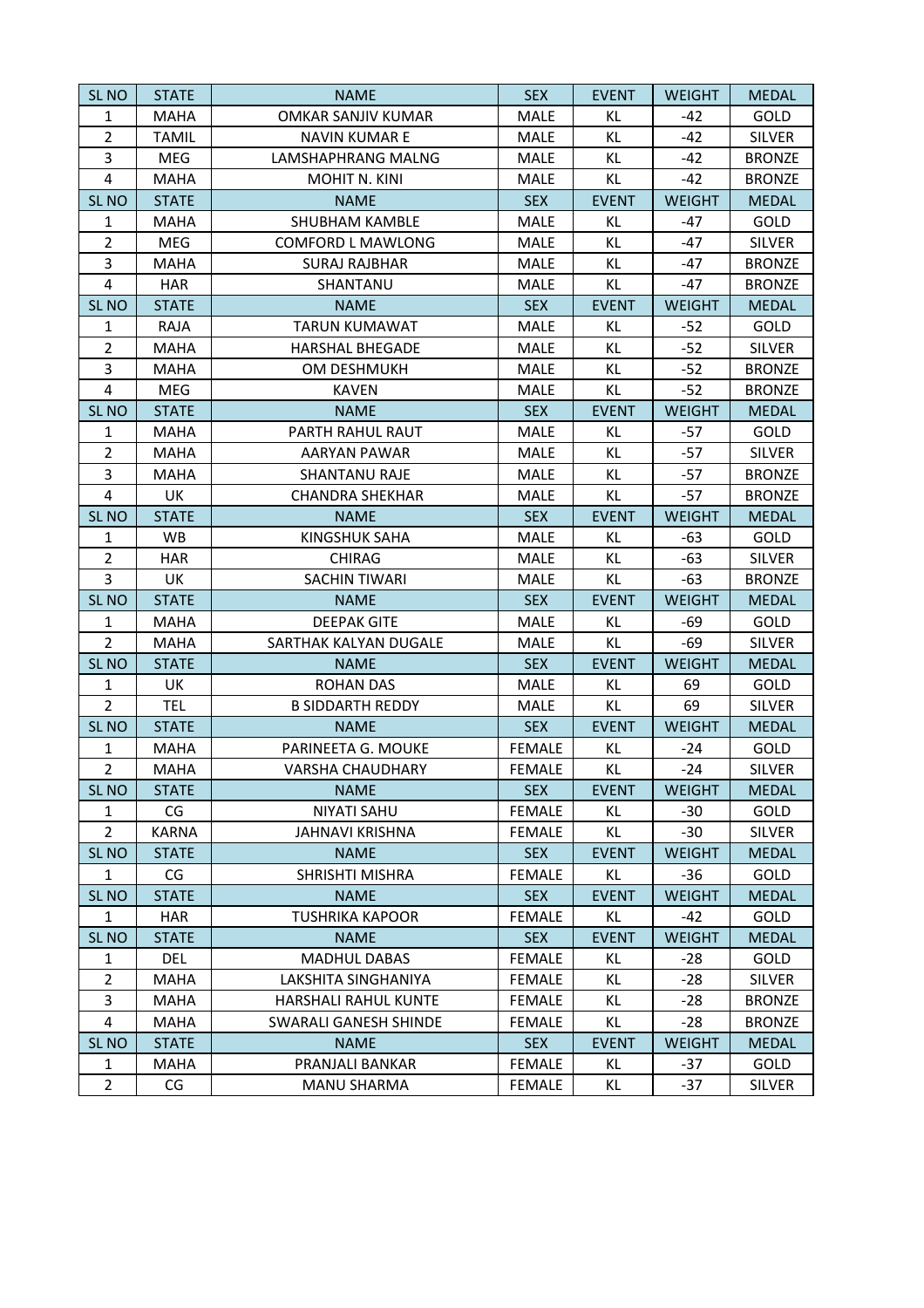| SL <sub>NO</sub>        | <b>STATE</b>   | <b>NAME</b>             | <b>SEX</b>    | <b>EVENT</b> | <b>WEIGHT</b> | <b>MEDAL</b>  |
|-------------------------|----------------|-------------------------|---------------|--------------|---------------|---------------|
| 1                       | <b>MAHA</b>    | SANSKRUTI BORATA        | <b>FEMALE</b> | KL           | 47            | GOLD          |
| $\overline{2}$          | <b>MAHA</b>    | SAISHREE ATAKAR         | <b>FEMALE</b> | KL           | 47            | <b>SILVER</b> |
| 3                       | MEG            | LAPYNSHNGAINHUN SYIEM   | <b>FEMALE</b> | KL           | 47            | <b>BRONZE</b> |
| SL <sub>NO</sub>        | <b>STATE</b>   | <b>NAME</b>             | <b>SEX</b>    | <b>EVENT</b> | <b>WEIGHT</b> | <b>MEDAL</b>  |
| $\mathbf{1}$            | MAHA           | PRERNA KUNTHE           | <b>FEMALE</b> | KL           | $-32$         | GOLD          |
| $\overline{2}$          | <b>MAHA</b>    | MUKATAI BANDHAL         | <b>FEMALE</b> | KL           | $-32$         | <b>SILVER</b> |
| 3                       | <b>KARNA</b>   | <b>NAVYA</b>            | <b>FEMALE</b> | KL           | $-32$         | <b>BRONZE</b> |
| SL <sub>NO</sub>        | <b>STATE</b>   | <b>NAME</b>             | <b>SEX</b>    | <b>EVENT</b> | <b>WEIGHT</b> | <b>MEDAL</b>  |
| $\mathbf{1}$            | <b>MAHA</b>    | DHANSHREE MADANE        | <b>FEMALE</b> | KL.          | $-37$         | GOLD          |
| $\overline{2}$          | <b>MAHA</b>    | <b>VAIBHAVI DAWADE</b>  | <b>FEMALE</b> | KL           | $-37$         | <b>SILVER</b> |
| 3                       | <b>MAHA</b>    | SIDHHI CHANDANE         | <b>FEMALE</b> | KL           | $-37$         | <b>BRONZE</b> |
| SL <sub>NO</sub>        | <b>STATE</b>   | <b>NAME</b>             | <b>SEX</b>    | <b>EVENT</b> | <b>WEIGHT</b> | <b>MEDAL</b>  |
| $\mathbf{1}$            | <b>MAHA</b>    | <b>KHUSHI REWALE</b>    | <b>FEMALE</b> | KL.          | $-42$         | GOLD          |
| $\overline{2}$          | JK             | RAZIYA MEHMOOD          | <b>FEMALE</b> | KL           | $-42$         | <b>SILVER</b> |
| 3                       | MEG            | <b>PARIONG</b>          | <b>FEMALE</b> | KL           | $-42$         | <b>BRONZE</b> |
| $\overline{4}$          | <b>MAHA</b>    | TRUPTI M. INGLE         | <b>FEMALE</b> | <b>KL</b>    | $-42$         | <b>BRONZE</b> |
| SL <sub>NO</sub>        | <b>STATE</b>   | <b>NAME</b>             | <b>SEX</b>    | <b>EVENT</b> | <b>WEIGHT</b> | <b>MEDAL</b>  |
| $\mathbf{1}$            | <b>MAHA</b>    | SANIYA G. MULE          | <b>FEMALE</b> | KL           | -46           | GOLD          |
| $\overline{2}$          | <b>WB</b>      | PUSPA JHA               | <b>FEMALE</b> | KL           | -46           | <b>SILVER</b> |
| 3                       | <b>MAHA</b>    | <b>SHRUSTI TARADE</b>   | <b>FEMALE</b> | KL           | -46           | <b>BRONZE</b> |
| $\overline{\mathbf{4}}$ | <b>HAR</b>     | PERERNA                 | <b>FEMALE</b> | KL           | -46           | <b>BRONZE</b> |
| SL <sub>NO</sub>        | <b>STATE</b>   | <b>NAME</b>             | <b>SEX</b>    | <b>EVENT</b> | <b>WEIGHT</b> | <b>MEDAL</b>  |
| $\mathbf{1}$            | <b>MAHA</b>    | DEEKSHA PAWAR           | <b>FEMALE</b> | KL           | $-50$         | GOLD          |
| $\overline{2}$          | MAHA           | SHWETA YADAV            | <b>FEMALE</b> | KL           | $-50$         | <b>SILVER</b> |
| 3                       | <b>TRIPURA</b> | <b>RAJSHREE DAS</b>     | <b>FEMALE</b> | KL           | $-50$         | <b>BRONZE</b> |
| SL <sub>NO</sub>        | <b>STATE</b>   | <b>NAME</b>             | <b>SEX</b>    | <b>EVENT</b> | <b>WEIGHT</b> | <b>MEDAL</b>  |
| $\mathbf{1}$            | <b>MAHA</b>    | ` JUMMU AALAM SHAIKH    | <b>FEMALE</b> | KL           | $-55$         | GOLD          |
| $\overline{2}$          | <b>MAHA</b>    | <b>GUNJAN S. SHINDE</b> | <b>FEMALE</b> | KL           | $-55$         | <b>SILVER</b> |
| 3                       | <b>KARNA</b>   | <b>ANANYA KAR</b>       | <b>FEMALE</b> | <b>KL</b>    | $-55$         | <b>BRONZE</b> |
| SL <sub>NO</sub>        | <b>STATE</b>   | <b>NAME</b>             | <b>SEX</b>    | <b>EVENT</b> | <b>WEIGHT</b> | <b>MEDAL</b>  |
| $\mathbf{1}$            | <b>MAHA</b>    | PRISHITA DHARAMPAL      | <b>FEMALE</b> | KL.          | -65           | GOLD          |
| SL <sub>NO</sub>        | <b>STATE</b>   | <b>NAME</b>             | <b>SEX</b>    | <b>FORM</b>  | <b>STYLE</b>  | <b>MEDAL</b>  |
| $\mathbf{1}$            | <b>TEL</b>     | <b>HARSH</b>            | MALE          | MF           | SS            | GOLD          |
| $\overline{2}$          | MAHA           | <b>MANTAN JOSHI</b>     | <b>MALE</b>   | MF           | SS            | <b>SILVER</b> |
| 3                       | <b>TEL</b>     | <b>L.SAI KRISHNA</b>    | MALE          | MF           | SS            | <b>BRONZE</b> |
| 4                       | <b>TEL</b>     | MD.KAJA NAVAJ           | <b>MALE</b>   | MF           | SS            | <b>BRONZE</b> |
| SL <sub>NO</sub>        | <b>STATE</b>   | <b>NAME</b>             | <b>SEX</b>    | <b>FORM</b>  | <b>STYLE</b>  | <b>MEDAL</b>  |
| $\mathbf{1}$            | <b>TEL</b>     | <b>D.HHARSH</b>         | <b>MALE</b>   | MF           | SS            | GOLD          |
| $\overline{2}$          | <b>TEL</b>     | P KARTHIK               | MALE          | MF           | SS            | <b>SILVER</b> |
| 3                       | TEL            | <b>B MAHESH</b>         | <b>MALE</b>   | MF           | SS            | <b>BRONZE</b> |
| 4                       | <b>MAHA</b>    | <b>KAUSTUBH</b>         | <b>MALE</b>   | MF           | SS            | <b>BRONZE</b> |
| <b>SL NO</b>            | <b>STATE</b>   | <b>NAME</b>             | <b>SEX</b>    | <b>FORM</b>  | <b>STYLE</b>  | <b>MEDAL</b>  |
| 1                       | ASAM           | <b>KRISHNA MONI</b>     | <b>FEMALE</b> | MF           | SS            | <b>GOLD</b>   |
| $\overline{2}$          | TEL            | <b>G ASHMITA</b>        | <b>FEMALE</b> | MF           | SS            | <b>SILVER</b> |
| 3                       | <b>MAHA</b>    | HARSHALI                | <b>FEMALE</b> | MF           | SS            | <b>BRONZE</b> |
| 4                       | <b>MAHA</b>    | SWARANGI                | <b>FEMALE</b> | MF           | SS            | <b>BRONZE</b> |
| SL <sub>NO</sub>        | <b>STATE</b>   | <b>NAME</b>             | <b>SEX</b>    | <b>FORM</b>  | <b>STYLE</b>  | <b>MEDAL</b>  |
| $\mathbf{1}$            | <b>TEL</b>     | <b>K HASIYA</b>         | <b>FEMALE</b> | MF           | SSW           | GOLD          |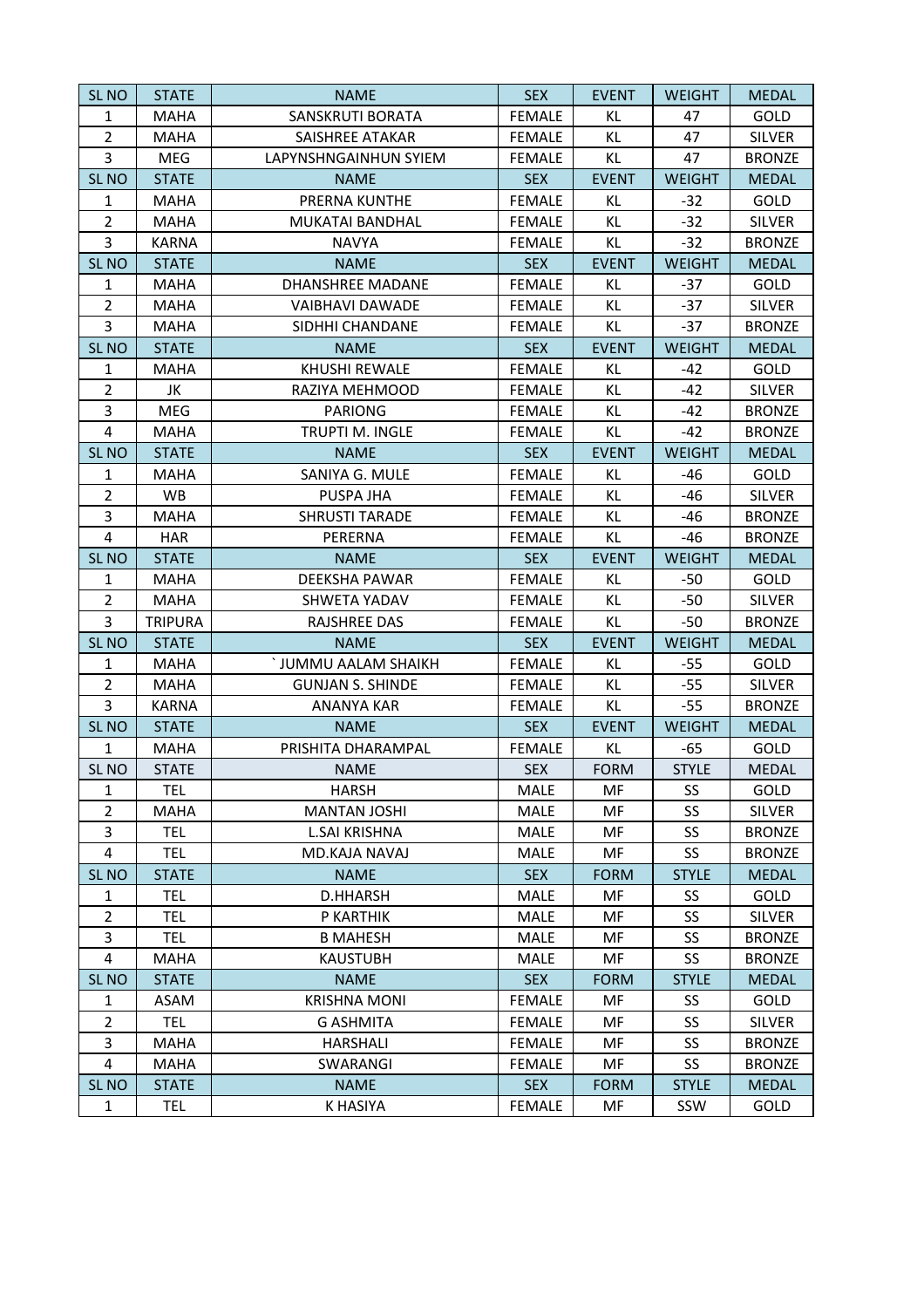| <b>SL NO</b>            | <b>STATE</b>  | <b>NAME</b>             | <b>SEX</b>    | <b>FORM</b> | <b>STYLE</b>     | <b>MEDAL</b>  |
|-------------------------|---------------|-------------------------|---------------|-------------|------------------|---------------|
| $\mathbf{1}$            | <b>KER</b>    | ARJUN                   | <b>MALE</b>   | MF          | <b>HS</b>        | GOLD          |
| $\overline{2}$          | <b>MAHA</b>   | PRATTAM                 | <b>MALE</b>   | MF          | <b>HS</b>        | <b>SILVER</b> |
| 3                       | <b>ODISHA</b> | K MUKESH                | <b>MALE</b>   | MF          | <b>HS</b>        | <b>BRONZE</b> |
| $\overline{\mathbf{4}}$ | <b>DEL</b>    | <b>K DEVI PRASAD</b>    | MALE          | MF          | <b>HS</b>        | <b>BRONZE</b> |
| SL <sub>NO</sub>        | <b>STATE</b>  | <b>NAME</b>             | <b>SEX</b>    | <b>FORM</b> | <b>STYLE</b>     | <b>MEDAL</b>  |
| $\mathbf{1}$            | <b>MAHA</b>   | PRATHAM                 | MALE          | MF          | <b>HSW</b>       | GOLD          |
| $\overline{2}$          | <b>TEL</b>    | P SAIRAM                | <b>MALE</b>   | MF          | <b>HSW</b>       | <b>SILVER</b> |
| 3                       | <b>TEL</b>    | K DEVI PRASAD           | MALE          | MF          | <b>HSW</b>       | <b>BRONZE</b> |
| $\overline{4}$          | MAHA          | <b>VASTA</b>            | <b>MALE</b>   | MF          | <b>HSE</b>       | <b>BRONZE</b> |
| SL <sub>NO</sub>        | <b>STATE</b>  | <b>NAME</b>             | <b>SEX</b>    | <b>FORM</b> | <b>STYLE</b>     | <b>MEDAL</b>  |
| 1                       | <b>TEL</b>    | <b>B RISHI</b>          | MALE          | MF          | SS               | GOLD          |
| $\overline{2}$          | <b>TEL</b>    | <b>K AKHIL</b>          | MALE          | MF          | SS               | <b>SILVER</b> |
| 3                       | TEL           | <b>K ARUNTEYA</b>       | <b>MALE</b>   | MF          | SS               | <b>BRONZE</b> |
| $\overline{4}$          | <b>TEL</b>    | J VENU                  | <b>MALE</b>   | MF          | SS               | <b>BRONZE</b> |
| SL <sub>NO</sub>        | <b>STATE</b>  | <b>NAME</b>             | <b>SEX</b>    | <b>FORM</b> | <b>STYLE</b>     | <b>MEDAL</b>  |
| $\mathbf{1}$            | <b>TEL</b>    | <b>B SOUHNIK</b>        | MALE          | MF          | SSW              | GOLD          |
| $\overline{2}$          | <b>TEL</b>    | <b>AMIR TAHIR</b>       | MALE          | MF          | SSW              | <b>SILVER</b> |
| SL <sub>NO</sub>        | <b>STATE</b>  | <b>NAME</b>             | <b>SEX</b>    | <b>FORM</b> | <b>STYLE</b>     | <b>MEDAL</b>  |
| $\mathbf{1}$            | <b>TEL</b>    | <b>ASHMIT SARKAR</b>    | MALE          | MF          | <b>HS</b>        | GOLD          |
| $\overline{2}$          | <b>TEL</b>    | <b>K SHIVA</b>          | MALE          | MF          | <b>HS</b>        | <b>SILVER</b> |
| 3                       | <b>TEL</b>    | <b>TAHREEM PARVEEN</b>  | MALE          | MF          | <b>HS</b>        | <b>BRONZE</b> |
| SL <sub>NO</sub>        | <b>STATE</b>  | <b>NAME</b>             | <b>SEX</b>    | <b>FORM</b> | <b>STYLE</b>     | <b>MEDAL</b>  |
| $\mathbf{1}$            | <b>ODISHA</b> | <b>GAURAV MOHAPATRA</b> | MALE          | MF          | SSW              | <b>ODISHA</b> |
| SL <sub>NO</sub>        | <b>STATE</b>  | <b>NAME</b>             | <b>SEX</b>    | <b>FORM</b> | <b>STYLE</b>     | <b>MEDAL</b>  |
| $\mathbf{1}$            | <b>ODISHA</b> | <b>SWAYAM PRADHAN</b>   | MALE          | MF          | <b>HSW</b>       | GOLD          |
| $\overline{2}$          | <b>TEL</b>    | N CHARAN TEJA           | MALE          | MF          | <b>HSW</b>       | <b>SILVER</b> |
| 3                       | <b>TEL</b>    | <b>K SHIVA</b>          | MALE          | MF          | <b>HSW</b>       | <b>BRONZE</b> |
| $\overline{4}$          | <b>TEL</b>    | <b>B SHAHETH</b>        | MALE          | MF          | <b>HSW</b>       | <b>BRONZE</b> |
| SL <sub>NO</sub>        | <b>STATE</b>  | <b>NAME</b>             | <b>SEX</b>    | <b>FORM</b> | <b>STYLE</b>     | <b>MEDAL</b>  |
| 1                       | KAR           | <b>JANVI KRISHNA</b>    | <b>FEMALE</b> | MF          | SSW              | GOLD          |
| $\overline{2}$          | CG            | <b>SRISHTI MISHRA</b>   | <b>FEMALE</b> | MF          | SSW              | <b>SILVER</b> |
| <b>SL NO</b>            | <b>STATE</b>  | <b>NAME</b>             | <b>SEX</b>    | <b>FORM</b> | <b>STYLE</b>     | <b>MEDAL</b>  |
| 1                       | <b>TEL</b>    | <b>G SWAVINI</b>        | <b>FEMALE</b> | MF          | SS               | GOLD          |
| $\overline{2}$          | <b>TEL</b>    | A AVANTIKA              | <b>FEMALE</b> | MF          | SS               | <b>SILVER</b> |
| SL <sub>NO</sub>        | <b>STATE</b>  | <b>NAME</b>             | <b>SEX</b>    | <b>FORM</b> | <b>STYLE</b>     | <b>MEDAL</b>  |
| 1                       | <b>TEL</b>    | <b>B.STALING</b>        | <b>FEMALE</b> | MF          | SSW              | GOLD          |
| $\overline{2}$          | <b>ODIS</b>   | <b>AYUSH SARKAR</b>     | <b>FEMALE</b> | MF          | SSW              | <b>SILVER</b> |
| 3                       | <b>TEL</b>    | N AKHILESH              | <b>FEMALE</b> | MF          | SSW              | <b>BRONZE</b> |
| 4                       | ODI           | <b>REHAN KHAN</b>       | <b>FEMALE</b> | MF          | SSW              | <b>BRONZE</b> |
| SL <sub>NO</sub>        | <b>STATE</b>  | <b>NAME</b>             | <b>SEX</b>    | <b>FORM</b> | <b>STYLE</b>     | <b>MEDAL</b>  |
| 1                       | <b>TEL</b>    | P HARI                  | <b>FEMALE</b> | MF          | SS               | GOLD          |
| $\overline{2}$          | <b>ODIS</b>   | SHELINA                 | <b>FEMALE</b> | MF          | SS               | <b>SILVER</b> |
| 3                       | <b>TEL</b>    | <b>G ANJALI</b>         | <b>FEMALE</b> | MF          | SS               | <b>BRONZE</b> |
| $\overline{4}$          | TEL           | PRASHANA                | <b>FEMALE</b> | MF          | SS               | <b>BRONZE</b> |
| SL <sub>NO</sub>        | <b>STATE</b>  | <b>NAME</b>             | <b>SEX</b>    | <b>FORM</b> | <b>STYLE</b>     | <b>MEDAL</b>  |
| 1                       | <b>TEL</b>    | MANJEET YADAV           | MALE          | MF          | SS               | GOLD          |
| $\overline{2}$          | <b>TEL</b>    | <b>K ABHISHEK</b>       | MALE          | MF          | SS               | <b>SILVER</b> |
| 3                       | <b>TEL</b>    | <b>ROHIT</b>            | MALE          | MF          | SS               | <b>BRONZE</b> |
| 4                       | <b>TEL</b>    | <b>MATHESWAR ALA</b>    | MALE          | MF          | SS               | <b>BRONZE</b> |
| SL <sub>NO</sub>        | <b>STATE</b>  | <b>NAME</b>             | <b>SEX</b>    | <b>FORM</b> | <b>STYLE</b>     | <b>MEDAL</b>  |
| $\mathbf{1}$            | CG            | <b>ARNAV JHA</b>        | MALE          | <b>CF</b>   | <b>OPEN HAND</b> | GOLD          |
| SL <sub>NO</sub>        | <b>STATE</b>  | <b>NAME</b>             | <b>SEX</b>    | <b>FORM</b> | <b>STYLE</b>     | <b>MEDAL</b>  |
| $\mathbf{1}$            | CG            | VASU                    | <b>FEMALE</b> | CF          | <b>DPEN HAND</b> | GOLD          |